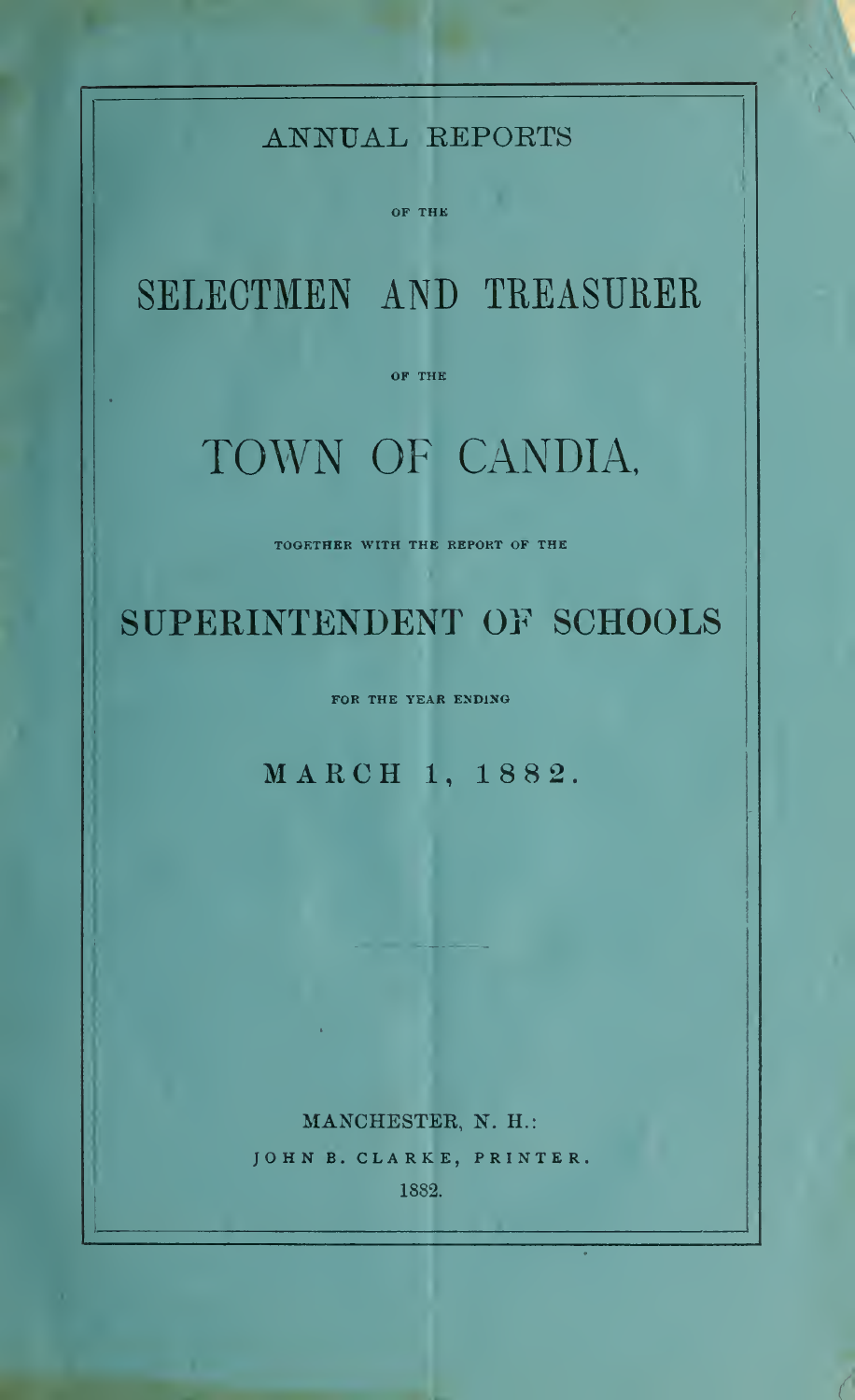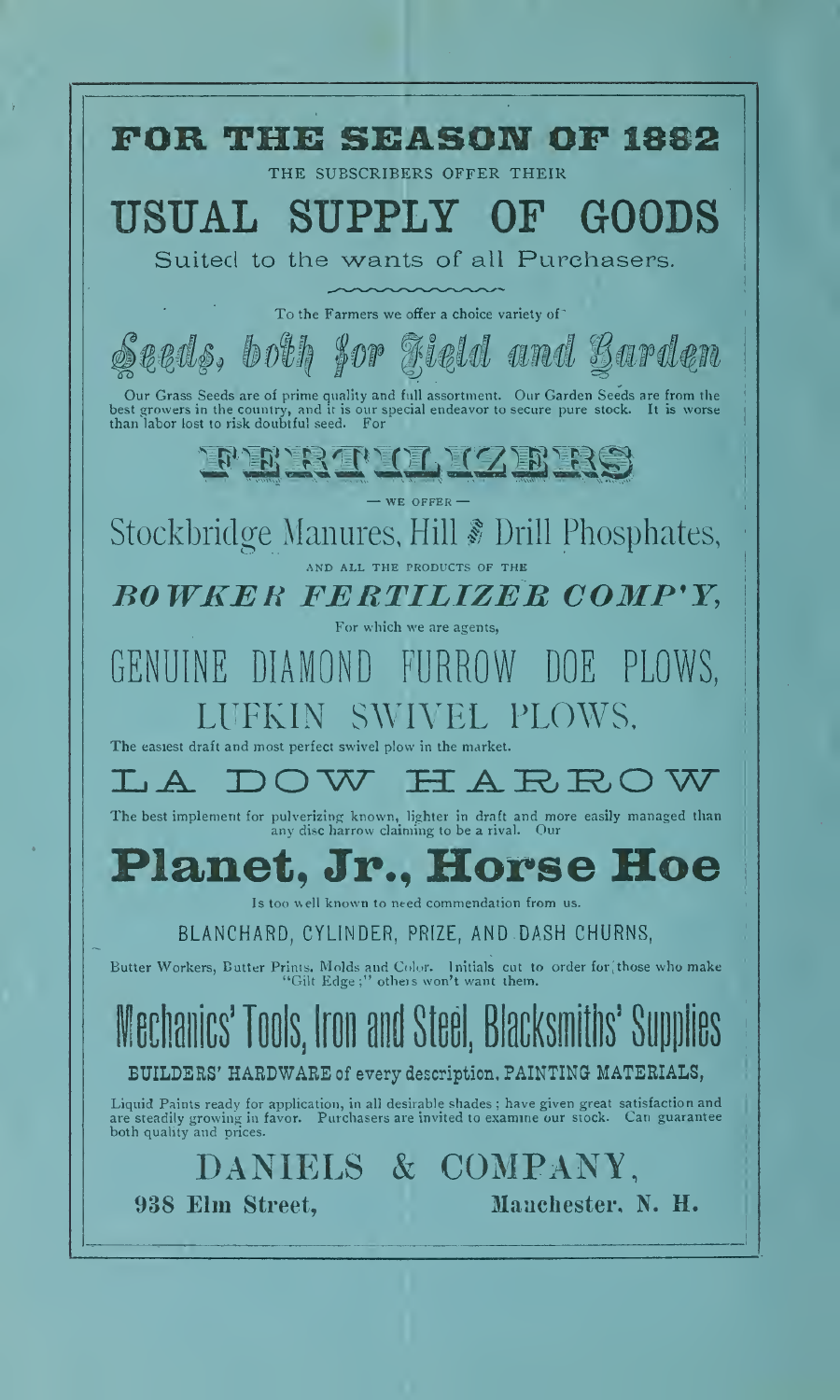## ANNUAL REPORTS

 $\sim 10^{-1}$ 

OF THE

## SELECTMEN AND TREASURER

OF THE

# TOWN OF CANDIA,

TOGETHER WITH THE REPORT OF THE

# SUPERINTENDENT OF SCHOOLS,

FOR THE YEAR ENDING

MARCH 1, 1882

MANCHESTER, N. H. JOHN B. CLARKE, PRINTER. 1882.

 $\epsilon$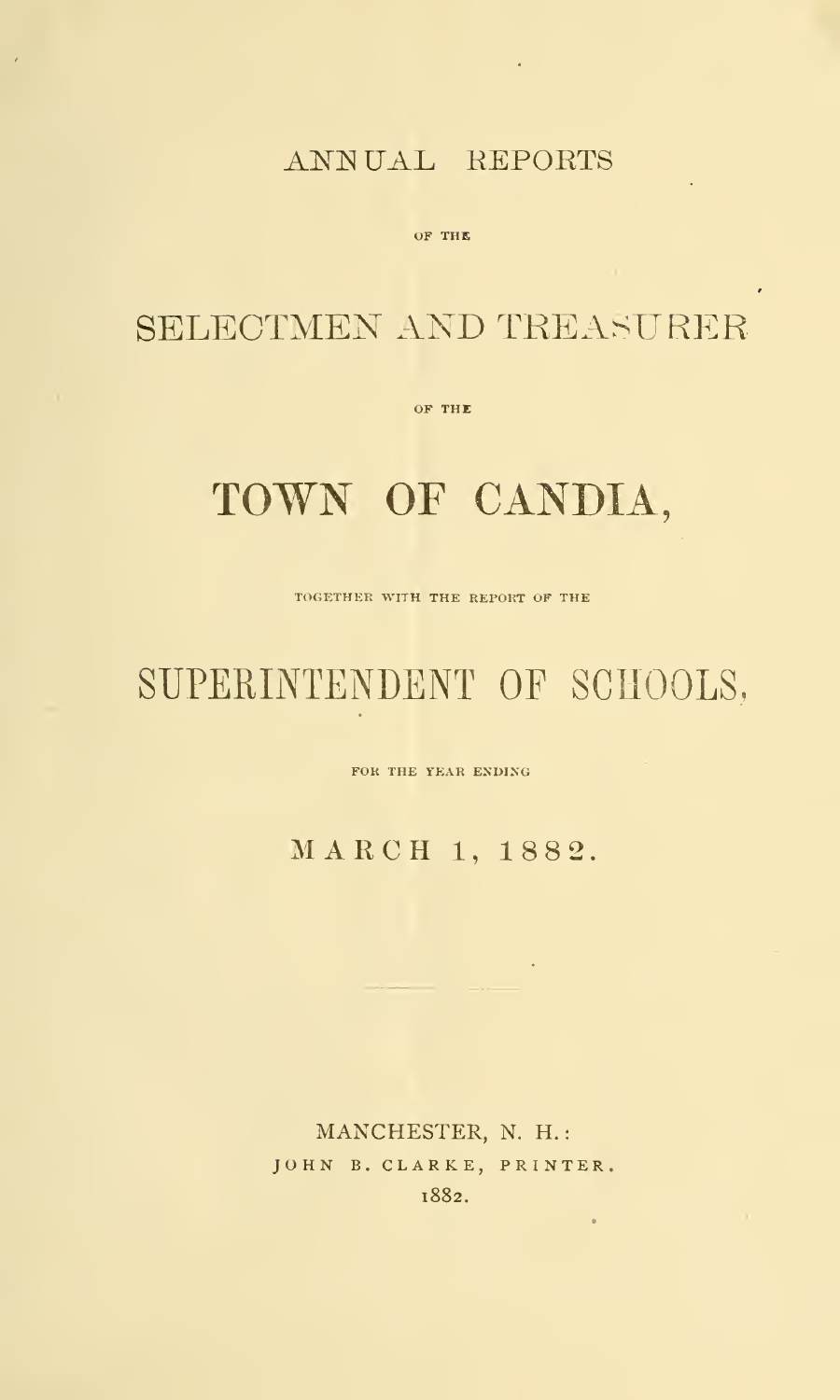Digitized by the Internet Archive in 2009 with funding from Boston Library Consortium Member Libraries

http://www.archive.org/details/annualreportofto1882cand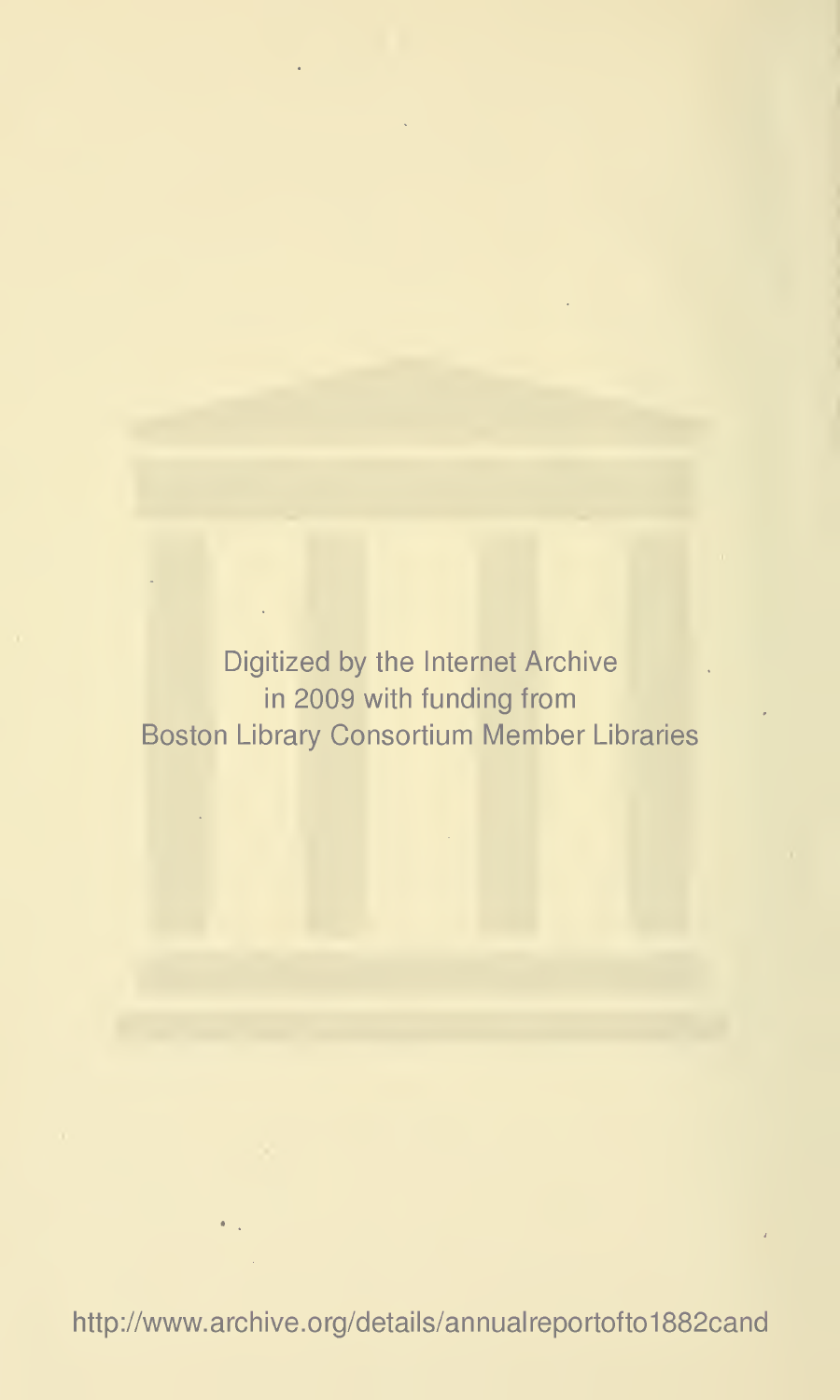# SELECTMEN'S REPORT.

The Town of Candia in Account with the Selectmen.

l,

D<sub>R</sub>.

## COUNTY-PAUPER EXPENSES.

| Paid W. J. Dudley, goods furnished                       |          |  |
|----------------------------------------------------------|----------|--|
| Mrs. Robie                                               | \$5200   |  |
| W. J. Dudley, goods furnished                            |          |  |
|                                                          | 35 00    |  |
|                                                          |          |  |
| Turner                                                   | 26 00    |  |
| Frank P. Brown, goods furnished                          |          |  |
| Jesse Lougee.                                            | 39, 20   |  |
| J. M. Young, coffin and robe for                         |          |  |
| Jesse Lougee<br>and the company of the company           | 15 00    |  |
| Dr. L. J. Young, medical attend-                         |          |  |
| ance on Jesse Lougee<br>Dr. L. J. Young, medical attend- | 11 25    |  |
| ance on Mrs. Rollo                                       | 8 00     |  |
| Dr. L. J. Young, medical attend-                         |          |  |
| ance on Sarah Bickford.                                  | 12, 50   |  |
| Dr. H. F. Gleason, medical at-                           |          |  |
| tendance on Sarah Bickford.                              | 1500     |  |
| A. J. Butterfield, boarding and                          |          |  |
| nursing Willis Heath                                     | 27 00    |  |
| J. M. Young, coffin and box for                          |          |  |
| Willis Heath                                             | 12 00    |  |
| Industrial School, boarding Net-                         |          |  |
| tie Gasper                                               | $19\,50$ |  |
| G. C. Lang & Son, goods fur-                             |          |  |
| nished Riverts and wife                                  | 52 00    |  |
| A. Griffin, goods furnished Drew                         |          |  |
| and wife                                                 | 78 00    |  |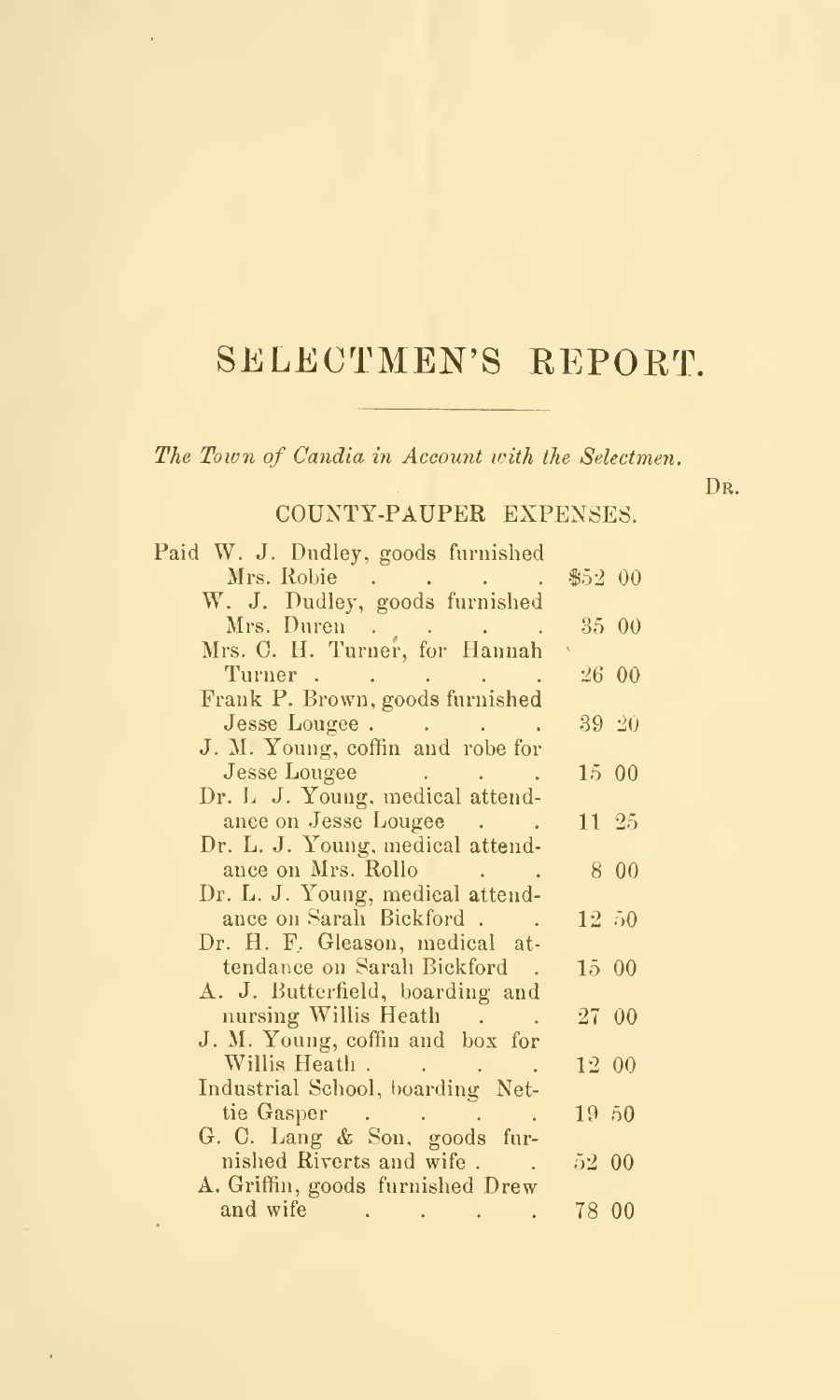| Paid A. Griffin, goods furnished Gas-                  |             |
|--------------------------------------------------------|-------------|
|                                                        | $$1\ 00$    |
|                                                        |             |
| Bickford                                               | 8 0 0       |
| T. B. Turner, meat furnished                           |             |
| Lougee                                                 | $3\quad,26$ |
| J.W. Sargeant, car-fare for David                      |             |
| <b>Bedee to Soldiers' Home</b><br><b>All Contracts</b> | $5\,00$ .   |
|                                                        | $-$ \$419   |
|                                                        |             |

## TOWN-PAUPER EXPENSES.

| Paid True Smith, boarding Mrs. Hart-                                                                                                                    |            |  |
|---------------------------------------------------------------------------------------------------------------------------------------------------------|------------|--|
|                                                                                                                                                         | $$61$ $70$ |  |
|                                                                                                                                                         |            |  |
| Hartford                                                                                                                                                | 16, 50     |  |
| Hartford<br>Alonzo Griffin, goods furnished                                                                                                             |            |  |
| paupers.<br>$\mathcal{L}^{\mathcal{A}}$ and $\mathcal{L}^{\mathcal{A}}$ are $\mathcal{L}^{\mathcal{A}}$ . The following the $\mathcal{L}^{\mathcal{A}}$ | 36 33      |  |
| Dr. L. J. Young, medical attend-                                                                                                                        |            |  |
| ance on D. Hartford                                                                                                                                     | $5\,25$    |  |
| W. J. Dudley, goods furnished                                                                                                                           | 5 35       |  |
| Penny and Donnelly                                                                                                                                      |            |  |
| J. L. Barker, goods furnished<br>Munroe Stevens                                                                                                         | 3 50       |  |
| G. C. Lang $\&$ Son goods fur-                                                                                                                          |            |  |
| nished M. Fogerty.<br><b>Contract Administration</b>                                                                                                    | 6 97       |  |
| G. W. Whittier, keeping trans-                                                                                                                          |            |  |
| ient paupers.                                                                                                                                           | 365        |  |
| County of Rockingham, for board-                                                                                                                        |            |  |
| ing Mrs. Munroe Stevens .                                                                                                                               | 30 00      |  |
| George H. Brown, for boarding                                                                                                                           |            |  |
| D. Hartford                                                                                                                                             | 85 50      |  |
| S. F. Colcord, wood for John                                                                                                                            |            |  |
| Penny                                                                                                                                                   | 1100       |  |
| A. A. Edgerly, keeping transient                                                                                                                        |            |  |
| paupers.                                                                                                                                                | $3^-$      |  |

\$268 75

 $\ddot{\phantom{0}}$ 

## SCHOOL FUND.

| Paid Joseph Watson, District No. 1 |           |          |              | \$23887 |  |
|------------------------------------|-----------|----------|--------------|---------|--|
| Phineas M. Swain, " "              |           |          |              | 144 72  |  |
| Asa T. Truell.                     | $66 -$    | 6.6      | $-37$        | 142 89  |  |
| William Welch,                     | $6.2 - 1$ | $66 - 7$ | $\mathbf{4}$ | 130 42  |  |

 $\bar{\beta}$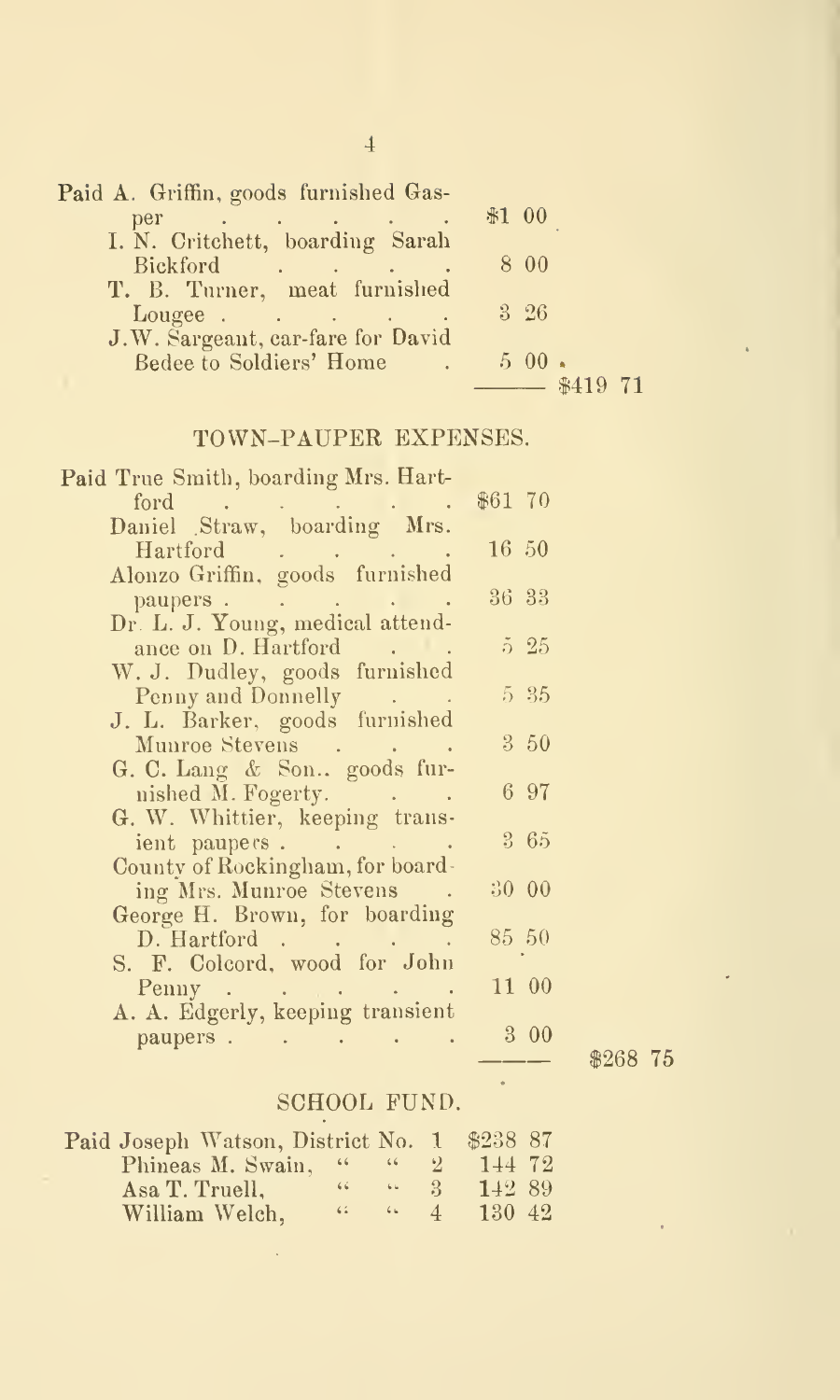| Paid Moses T. French, District No. 5 |                              |                          | $$63$ 96     |  |                  |
|--------------------------------------|------------------------------|--------------------------|--------------|--|------------------|
| $\,$ 6 $\,$<br>George H. Brown,      | $\,6.6$                      | 6                        | $90\;41$     |  |                  |
| Elijah S. Evans, $\cdots$ 7          |                              |                          | 82 62        |  |                  |
| Robert Clark, "                      | $\mathcal{C}(\mathcal{C})$ . | 8                        | 74 65        |  |                  |
| John H. Moore, "                     | $66 -$                       | 9 <sup>2</sup>           | 164 47       |  |                  |
| Bradley B. Aldrich, "                |                              | (10)                     | 97 82        |  |                  |
| Thomas H. Clifford, "                |                              | $(4 - 11)$               | 75 77        |  |                  |
| John F. Cunningham"                  |                              | $\frac{10}{12}$          | 7473         |  |                  |
| Horace McDuffee, "                   |                              | $\lvert \cdot \rvert$ 13 | 60 69        |  | $\mathfrak{t}_2$ |
| Charles R. Rowe, "                   |                              | $\cdots$ 14              | 57 98        |  |                  |
| School-house repairs in dis-         |                              |                          |              |  |                  |
| trict No. 1., Joseph Watson.         |                              |                          | <b>20 00</b> |  |                  |

20 00

\$1,520 00

## ROADS AND BRIDGES.

| Paid David E. Brown, repairing                                                                          |                  |
|---------------------------------------------------------------------------------------------------------|------------------|
| bridge.<br>$\mathcal{L}^{\mathcal{A}}$ , and the first particle is a set of $\mathcal{L}^{\mathcal{A}}$ | \$3 00           |
| Lewis H. Cate, cutting bushes.                                                                          | - 75             |
| J. Pillsbury, repairs on highway                                                                        | 11 95            |
| L. F. Buswell, repairs on high-                                                                         |                  |
| way .<br>the contract of the contract of the                                                            | 3 00             |
| F. P. Brown, repairs on highway                                                                         | 625              |
| S. F. Rowe, repairs on highway.                                                                         | 12 00            |
| S. F. Rowe, for working non-res-                                                                        |                  |
| ident highway tax                                                                                       | 65               |
| French Fifield. for working non-                                                                        |                  |
| resident highway tax                                                                                    | 92               |
| Isaac Hall, for working non-res-                                                                        |                  |
| ident highway $\text{tax}$ .                                                                            | 465              |
| William Hudson, for working non-                                                                        |                  |
| resident highway tax                                                                                    | $1\overline{09}$ |
| A. T. Truell, repairs on bridge.                                                                        | 8 74             |
| Samuel Gile, repairs on bridge                                                                          |                  |
| and Patten's hill                                                                                       | 13 99            |
| W. D. Dearborn, repairs on                                                                              |                  |
|                                                                                                         | 30 00            |
| J. C. Hobbs, bridge-plank fur-                                                                          |                  |
| nished                                                                                                  | 9 75             |
| Lowell McDuffee, labor on high-                                                                         |                  |
| way<br>والمستوقف والمتعارف والمتعارف                                                                    | $12\,77$         |
| A. J. Butterfield, labor on high-                                                                       |                  |
| way                                                                                                     | 12 30            |
|                                                                                                         |                  |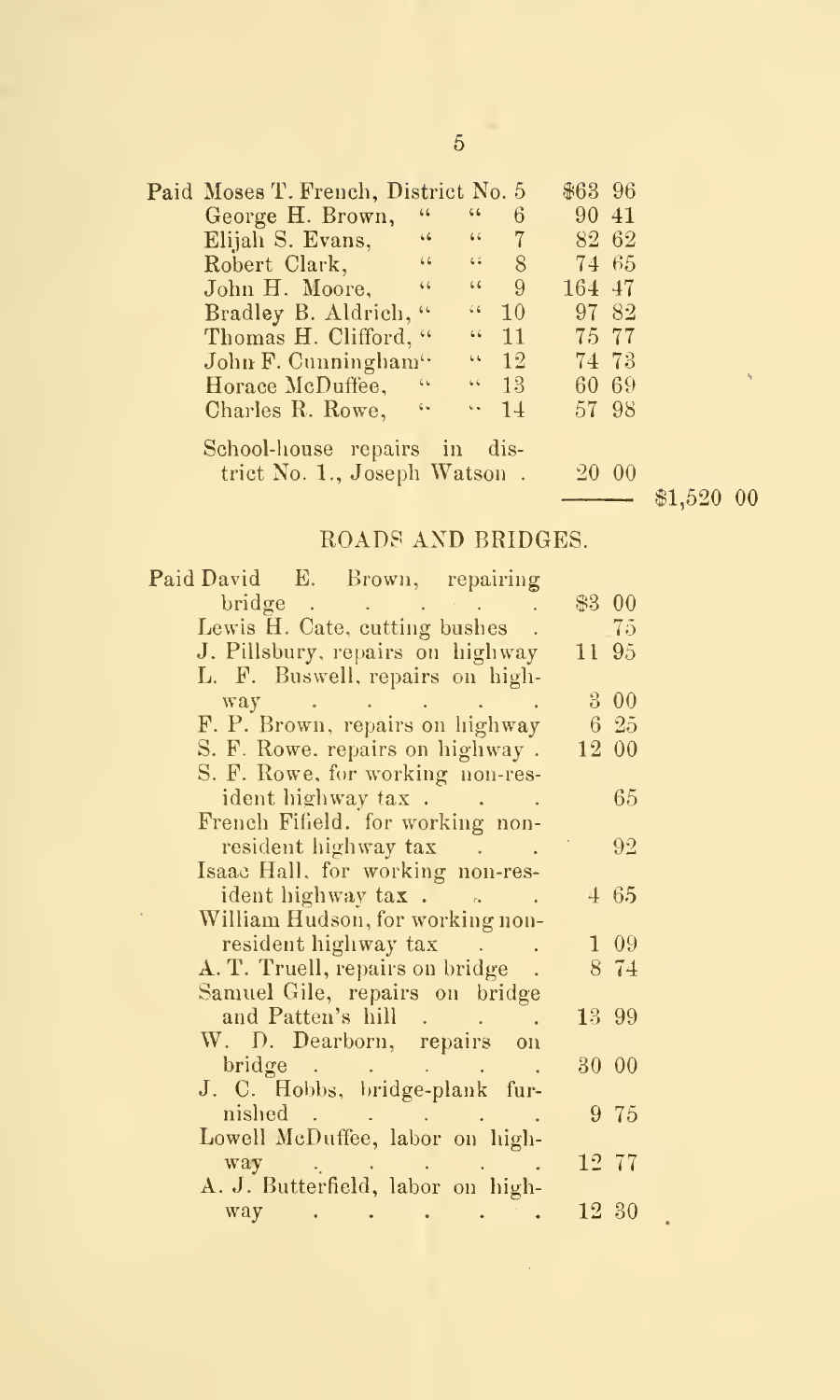| Paid Jesse E. Gile, labor on highway                                                                                                                                                                                                    | \$300 |         |
|-----------------------------------------------------------------------------------------------------------------------------------------------------------------------------------------------------------------------------------------|-------|---------|
| Joseph Watson, labor on high-                                                                                                                                                                                                           |       |         |
| $\text{way}$ and $\text{way}$ are the set of the set of the set of the set of the set of the set of the set of the set of the set of the set of the set of the set of the set of the set of the set of the set of the set of the set of | 3 50  |         |
| John P. French, labor on high-                                                                                                                                                                                                          |       |         |
| $way \rightarrow \rightarrow \rightarrow \rightarrow \rightarrow \rightarrow \rightarrow \rightarrow$                                                                                                                                   | 6 32  |         |
| E. W. Harrington, labor on high-                                                                                                                                                                                                        | 609   |         |
| way<br>S. F. Colcord, labor with oxen                                                                                                                                                                                                   |       |         |
| and cutting bushes on high-                                                                                                                                                                                                             |       |         |
| $way \rightarrow \rightarrow \rightarrow \rightarrow \rightarrow \rightarrow \rightarrow \rightarrow$                                                                                                                                   | 7 00  |         |
|                                                                                                                                                                                                                                         |       | \$157 7 |

## SNOW BILLS FOR 1881-1882.

\$157 72

| Paid John H. Nutting, breaking roads |                      |                      | 60<br>\$18             |
|--------------------------------------|----------------------|----------------------|------------------------|
| John H. Moore,                       | 66                   | 66                   | 95<br>10               |
| H. C. Parsons,                       | 6 <sub>b</sub>       | 56                   | 꼮<br>00                |
| A. J. Fifield,                       | ç.                   | $\sqrt{2}$           | 18<br>00               |
| Isaac Hall,                          | 66                   | 66                   | $16\,$<br>85           |
| Asa T. Truell.                       | G.                   | . .                  | $25\,$<br>10           |
| John P. Cate,                        | 66                   | $\sqrt{2}$           | 31<br>11               |
| Asa S. Dutton,                       | 46                   | 6 <sup>6</sup>       | $\mathbf{S}$<br>$00\,$ |
| F P. Langford,                       | ς.                   | 66                   | 40<br>$2+$             |
| W. J. Welch,                         | G ú                  | $\ddot{\phantom{a}}$ | 23<br>21               |
| F. P. Brown,                         | $\ddot{\phantom{0}}$ | G.                   | 93<br>7                |
| William Hudson,                      |                      | i.                   | 82<br>9                |
| C. S. Emerson,                       | 66                   | $\epsilon$           | 58<br>$\pm$            |
| J. W. Harris,                        | 66                   | ο.                   | 50<br>13               |
| S. F. Rowe,                          | 66                   |                      | 95<br>16               |
| R. F. Fifield,                       | ι.                   | s é                  | 9<br>00                |
| True Eaton,                          | i c                  | $\ddot{\phantom{a}}$ | 17<br>85               |
| L F. McDuffee,                       | $\zeta$              | $\overline{6}$       | 78<br>S                |
| Jesse E. Gile,                       |                      | 66                   | 70<br>$5^{\circ}$      |
| Geo C. Goss,                         | G G                  | $\sqrt{6}$           | 20<br>$10^{-}$         |
| Geo. F. Patten,                      |                      | ç.                   | 30<br>9                |
| John S. Patten,                      |                      | $\sqrt{6}$           | 17<br>6                |
| J. Pillsbury,                        | 4                    | $\ddot{\phantom{1}}$ | 40<br>11               |
| David E. Brown,                      | $\ddot{\phantom{0}}$ | 66                   | 25<br>20               |
| Samuel Gile,                         | 66                   | 66                   | $20^-$<br>40           |
| A. J. Butterfield,                   | 66                   | $\ddot{\phantom{a}}$ | 0 <sub>0</sub><br>15   |
| A. Frank Patten,                     | 66                   | 6.6                  | 65<br>11               |
| Robert Clark,                        | 66                   | $\zeta_{\infty}$     | 70<br>1                |

6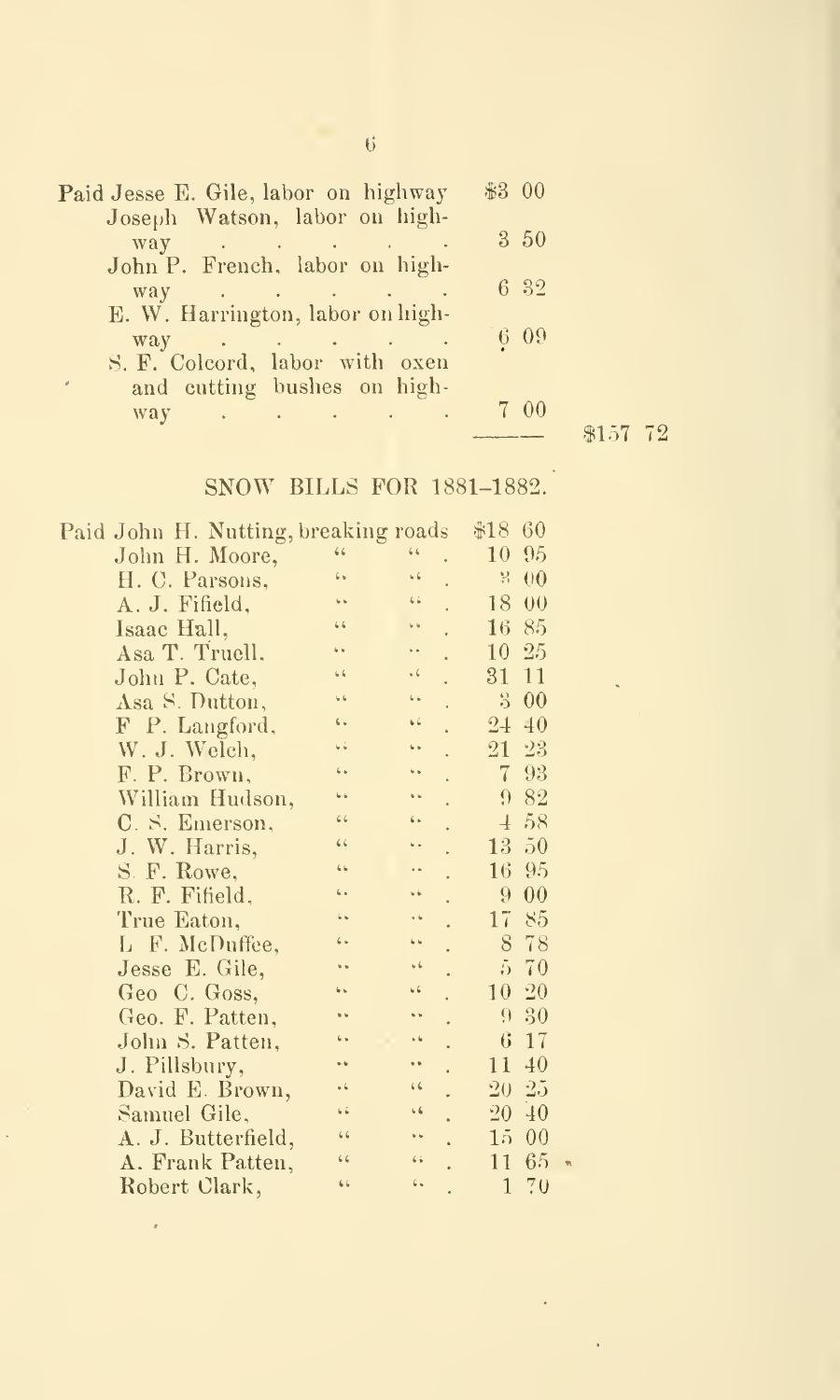| Paid D. B. Langley, breaking stones. |       |      |       | \$570   |
|--------------------------------------|-------|------|-------|---------|
| E. E. Smith,                         | 66    | 66   |       | 32 90   |
| Isaac Fitts,                         | 66    | 66   |       | $5\,00$ |
| Edward W. Hall,                      | 44    | ь.   | 28 48 |         |
| Charles A. Jones,                    | š6    | ÷.   |       | 9,57    |
| Frank W. Sargeant,                   | $-66$ | 66   |       | 15 80   |
| John O. Wason,                       | 65    | $-6$ |       | 6.90    |
|                                      |       |      |       |         |

\$461 92

à. l,

## MISCELLANEOUS.

| Paid J. C. Hobbs, services as super-                                                                             |       |            |
|------------------------------------------------------------------------------------------------------------------|-------|------------|
| visor for March, 1881                                                                                            | \$800 |            |
| J. Pillsbury. services as super-                                                                                 |       |            |
| visor for March, 1881                                                                                            |       | 6 00       |
| S. F. Colcord, services as super-                                                                                |       |            |
| visor for March, 1881<br>an an S                                                                                 |       | 600        |
| Geo. Emerson, services as treas-                                                                                 |       |            |
| urer<br>$\bullet$ . The same $\bullet$                                                                           | 20 00 |            |
| Geo Emerson, time and expenses                                                                                   |       |            |
| to Manchester and Exeter.                                                                                        |       | 4 50       |
| True Eaton, care of hearse-house                                                                                 |       |            |
| and tolling bell                                                                                                 | 20 00 |            |
| W. S. Healey, repairs on grave-                                                                                  |       |            |
|                                                                                                                  |       | 65         |
|                                                                                                                  |       |            |
| poor children<br><b>Carl Corporation</b>                                                                         |       | 5 23       |
| John H. Nutting, justice fee in                                                                                  |       |            |
| Gasper case.                                                                                                     |       | 7 38       |
| George Eaton, sheriff fee in                                                                                     |       |            |
|                                                                                                                  |       | $4 \; 10$  |
| Morrison case<br>$\mathcal{L}^{\mathcal{L}}$ , where $\mathcal{L}^{\mathcal{L}}$ and $\mathcal{L}^{\mathcal{L}}$ |       |            |
| Geo. Eaton, maintaining water-                                                                                   |       |            |
| ing-place for 1880-81                                                                                            |       | 600        |
| John E. Fitts, maintaining water-                                                                                |       |            |
|                                                                                                                  |       | $3\ \ 00$  |
|                                                                                                                  |       |            |
| tering-place<br>J. L. Fitts, perambulating town                                                                  |       | 3 00       |
|                                                                                                                  |       |            |
| lines                                                                                                            |       | $6\quad25$ |
| George W. Crane, perambulating                                                                                   |       |            |
| town lines                                                                                                       |       | $2\,25$    |
| F. H. Libby, damage done wagon                                                                                   |       |            |
| on highway .<br>$\epsilon$ , and $\epsilon$ , and $\epsilon$                                                     |       | 8 00       |

 $\mathcal{L}^{\pm}$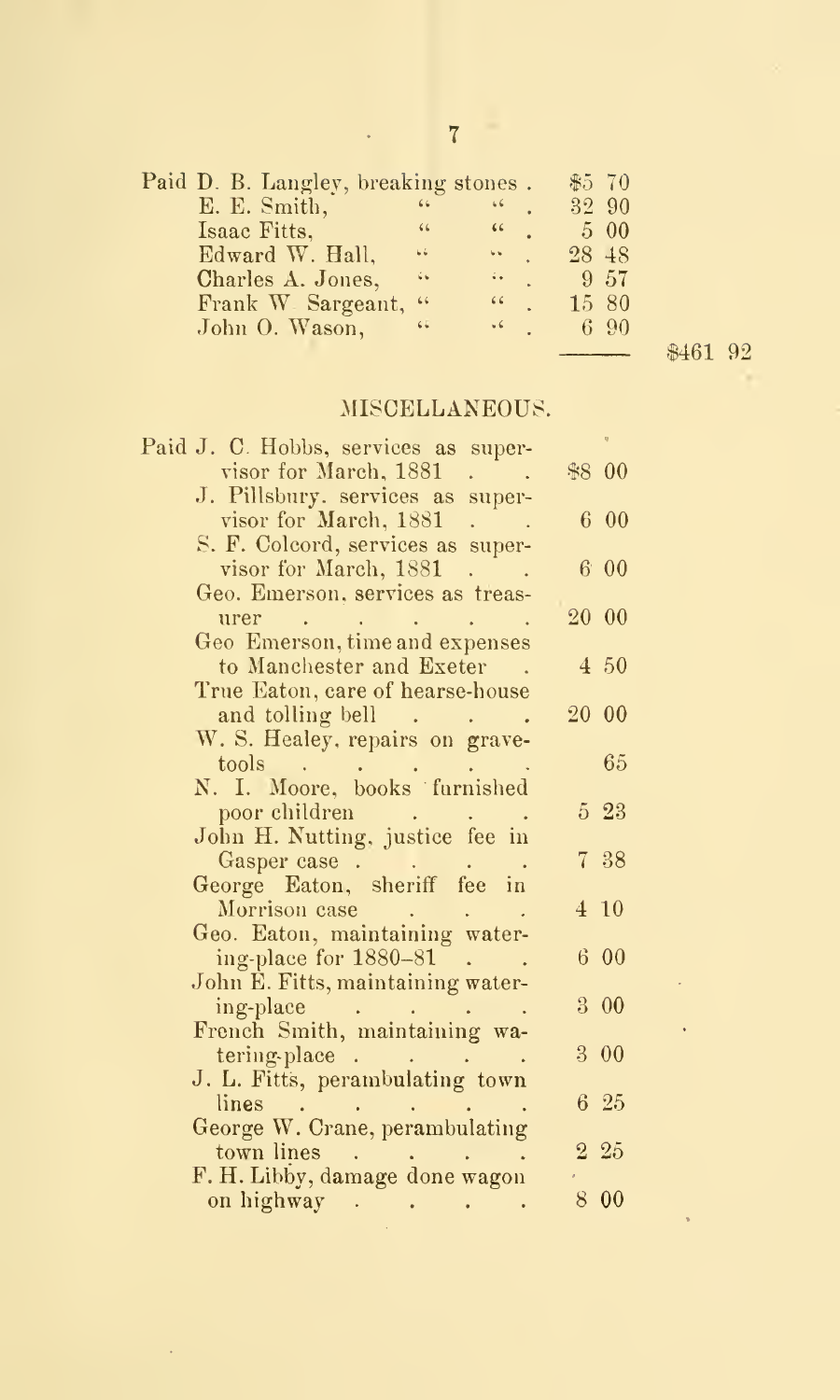| Paid A. J. Butterfield, damage done                                                                                                |        |       |  |
|------------------------------------------------------------------------------------------------------------------------------------|--------|-------|--|
|                                                                                                                                    | \$3 00 |       |  |
|                                                                                                                                    |        |       |  |
| on highway.                                                                                                                        |        | 3 50  |  |
| on highway<br>J. B. Varick, one town sealer                                                                                        |        |       |  |
| scale and weights                                                                                                                  | 39 75  |       |  |
| Auditor's services for March,                                                                                                      |        |       |  |
| 1881<br>$\mathcal{L}(\mathbf{q})$ and $\mathcal{L}(\mathbf{q})$ . The set of $\mathcal{L}(\mathbf{q})$                             |        | 600   |  |
| Joseph Watson, time and ex-                                                                                                        |        |       |  |
| penses to Derry to get weights                                                                                                     |        |       |  |
| and measures sealed, and                                                                                                           |        |       |  |
| money paid out for weights                                                                                                         |        |       |  |
|                                                                                                                                    |        | 10 92 |  |
|                                                                                                                                    |        |       |  |
| vestry for November, 1880, and                                                                                                     |        |       |  |
| March, 1881.<br>J. B. Sanborn, for collector's                                                                                     |        | 10 00 |  |
|                                                                                                                                    |        |       |  |
| book, surveyors' books, and                                                                                                        |        |       |  |
| stationery<br>and a strategic control of                                                                                           |        | 4 72  |  |
| Union Publishing Co., for print-                                                                                                   |        |       |  |
| ing                                                                                                                                |        | 4 00  |  |
| William R. Patten, services ren-                                                                                                   |        |       |  |
| dered town in Hartford case.                                                                                                       |        | 11 74 |  |
| Dr. L. J. Young, for record of                                                                                                     |        |       |  |
|                                                                                                                                    |        | 4 25  |  |
|                                                                                                                                    |        |       |  |
| ing-place<br>J B. Clarke, for printing town                                                                                        |        | 3 00  |  |
|                                                                                                                                    |        |       |  |
| reports for 1881<br>John H. Nutting, services for                                                                                  |        | 20 00 |  |
|                                                                                                                                    |        |       |  |
| S. S. Committee                                                                                                                    |        | 30 00 |  |
| John H. Nutting, posters for                                                                                                       |        | 65    |  |
| school laws<br>$\mathcal{L}^{\text{max}}_{\text{max}}$ and $\mathcal{L}^{\text{max}}_{\text{max}}$<br>A. J Edgerly. money paid out |        |       |  |
| on hawks and crows                                                                                                                 |        | 7 30  |  |
| A. J. Edgerly, cash paid for ex-                                                                                                   |        |       |  |
| press, stationery, and postage                                                                                                     |        | 3 90  |  |
| A. J. Edgerly, time and expenses                                                                                                   |        |       |  |
| to Manchester three times;                                                                                                         |        |       |  |
| Auburn, Concord, Exeter, and                                                                                                       |        |       |  |
| Raymond, once each                                                                                                                 |        | 12 80 |  |
|                                                                                                                                    |        |       |  |

 $\bar{\epsilon}$ 

8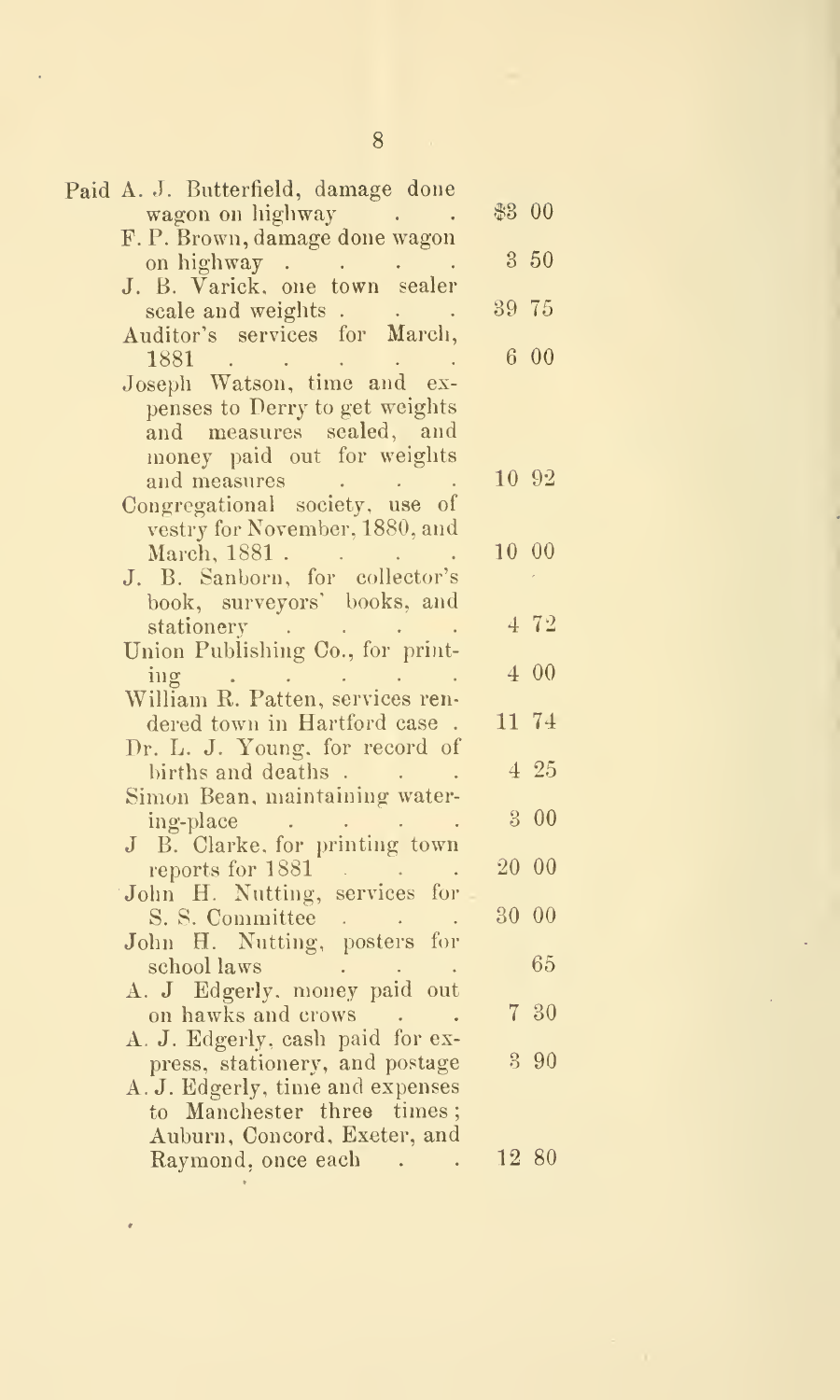| Paid A. J. Edgerly, cash paid for din-<br>ners and horse-baiting, while                                                                            |         |         |  |
|----------------------------------------------------------------------------------------------------------------------------------------------------|---------|---------|--|
| taking inventory and making                                                                                                                        |         |         |  |
| taxes $\cdots$ $\cdots$ $\cdots$                                                                                                                   | \$12 70 |         |  |
| A. J. Edgerly, four and one-half                                                                                                                   |         |         |  |
| days perambulating town lines                                                                                                                      |         | 9 00    |  |
| A. J. Edgerly, copying inventory                                                                                                                   |         |         |  |
| for secretary of state                                                                                                                             |         | $1\,25$ |  |
| A. J. Edgerly, making extra                                                                                                                        |         |         |  |
| school tax in Dist. No. 1                                                                                                                          |         | -50     |  |
| A. J. Edgerly, cash paid out for                                                                                                                   |         |         |  |
| affidavits in pauper cases                                                                                                                         |         | 1 00    |  |
| A. J. Edgerly, all other services                                                                                                                  |         |         |  |
| as selectman.<br>$\mathcal{L}^{\mathcal{L}}$ , and $\mathcal{L}^{\mathcal{L}}$ , and $\mathcal{L}^{\mathcal{L}}$ , and $\mathcal{L}^{\mathcal{L}}$ | 45 00   |         |  |
| Jesse W. Sargeant, six day sper-                                                                                                                   |         |         |  |
| ambulating town lines                                                                                                                              |         | 12 00   |  |
| Jesse W. Sargeant, to Brentwood,                                                                                                                   |         |         |  |
| with Mrs. Stevens.                                                                                                                                 |         | 3 75    |  |
| Jesse W. Sargeant, for all other                                                                                                                   |         |         |  |
| services as selectman                                                                                                                              |         | 25 00   |  |
| S. F. Colcord, four and one-half                                                                                                                   |         |         |  |
| days perambulating town lines,                                                                                                                     |         | 9 00    |  |
| S. F. Colcord, use of horse tak-                                                                                                                   |         |         |  |
| ing inventory                                                                                                                                      |         | 500     |  |
| S. F. Colcord, for all other ser-                                                                                                                  |         |         |  |
| vices as selectman.                                                                                                                                |         | 28 50   |  |
| Frank W. Eaton, services as                                                                                                                        |         |         |  |
| town.clerk                                                                                                                                         |         | 35 .00  |  |
| J. W. Cate, discount on taxes                                                                                                                      |         |         |  |
| paid before Dec. 1, 1881<br>$\sim 10^{-11}$                                                                                                        | 125 00  |         |  |
|                                                                                                                                                    |         |         |  |

## ABATEMENTS.

i599 09

| Paid Thomas J. Cate, on dog, had none                       | \$1 00 |      |
|-------------------------------------------------------------|--------|------|
| Joseph Harris, poll tax paid in                             |        |      |
| $Mass.$ $\qquad \qquad$                                     |        | 1 28 |
| Samuel A. Buswell, loss of two                              |        |      |
| $\cos$                                                      |        | 52   |
| A. Whitney, overtaxed on money                              |        | 7 34 |
| Samuel Gile, loss of horse                                  |        | -32  |
| Thomas R. Bean, poll tax for                                |        |      |
| <b>1879</b><br>the contract of the contract of the contract |        | 1.56 |
|                                                             |        |      |

 $\ddot{\phantom{0}}$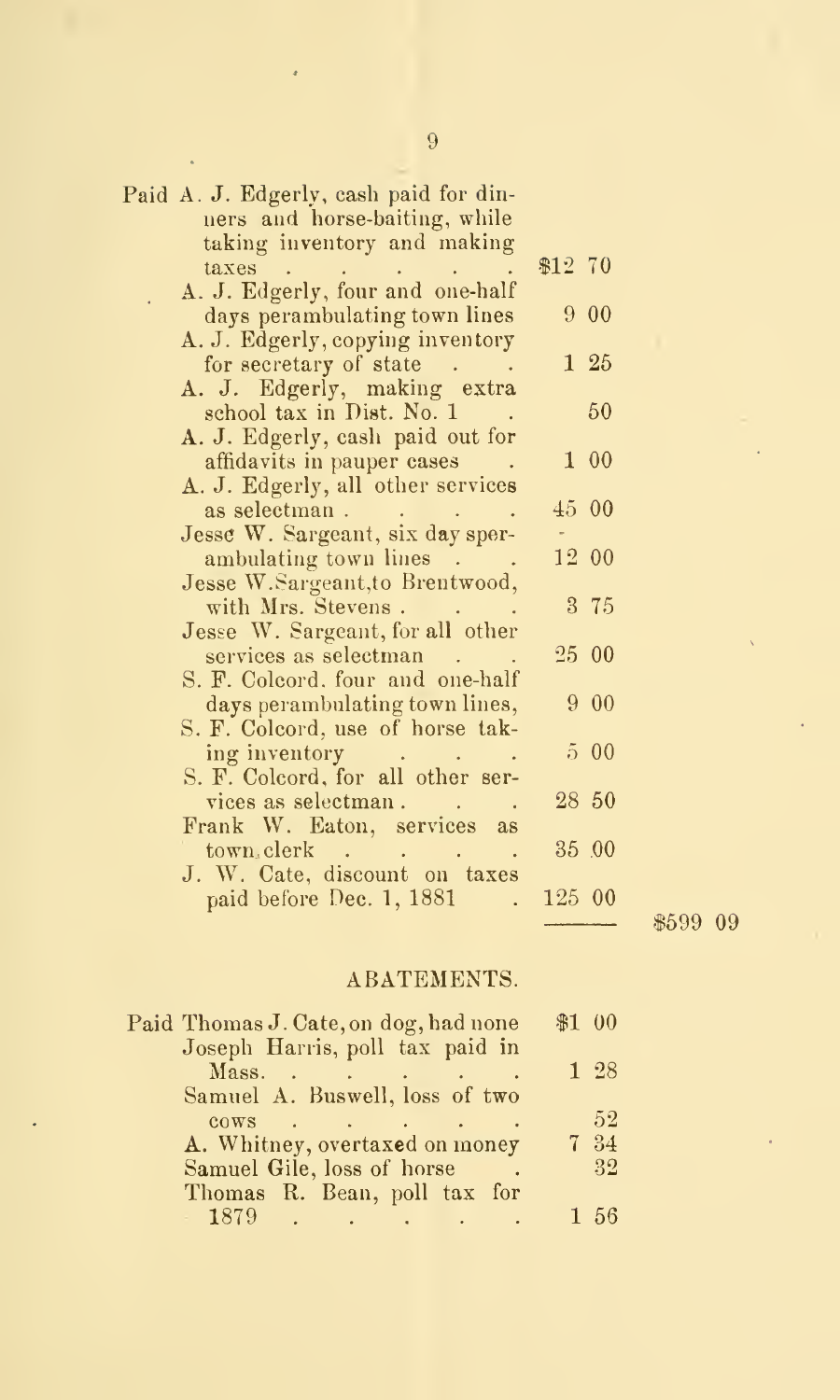| Paid J. M. Young, on tax-list for 1879–                                                                                                                                                                                                                                                                                                                    |       |  |
|------------------------------------------------------------------------------------------------------------------------------------------------------------------------------------------------------------------------------------------------------------------------------------------------------------------------------------------------------------|-------|--|
| $\therefore$ $\therefore$ $\qquad$ $\qquad$ $\qquad$ $\qquad$ $\qquad$ $\qquad$ $\qquad$ $\qquad$ $\qquad$ $\qquad$ $\qquad$ $\qquad$ $\qquad$ $\qquad$ $\qquad$ $\qquad$ $\qquad$ $\qquad$ $\qquad$ $\qquad$ $\qquad$ $\qquad$ $\qquad$ $\qquad$ $\qquad$ $\qquad$ $\qquad$ $\qquad$ $\qquad$ $\qquad$ $\qquad$ $\qquad$ $\qquad$ $\qquad$ $\qquad$<br>80 |       |  |
| J. C. Hobbs, on tax-list for 1877-                                                                                                                                                                                                                                                                                                                         |       |  |
| 78<br>and the company of the company of the company of the company of the company of                                                                                                                                                                                                                                                                       | 41 52 |  |
| J. C. Hobbs, interest on taxes                                                                                                                                                                                                                                                                                                                             |       |  |
| abated                                                                                                                                                                                                                                                                                                                                                     | 1 66  |  |
|                                                                                                                                                                                                                                                                                                                                                            |       |  |

## RECAPITULATION.

|                                                  |                                                                                                                                                                                                                                      | DR.          |
|--------------------------------------------------|--------------------------------------------------------------------------------------------------------------------------------------------------------------------------------------------------------------------------------------|--------------|
| Paid county-pauper expenses                      | \$419 71                                                                                                                                                                                                                             |              |
| town-pauper expenses.                            | 268 75                                                                                                                                                                                                                               |              |
| school fund.<br><b>Contract Contract</b>         | 1,520 00                                                                                                                                                                                                                             |              |
| roads and bridges<br><b>AL</b> . 7               | 157 72                                                                                                                                                                                                                               |              |
| snow bills.<br><b>Contract Contract Contract</b> | 461 92                                                                                                                                                                                                                               |              |
| miscellaneous<br><b>A</b>                        | 599 09                                                                                                                                                                                                                               |              |
| abatements.<br><b>Contractor</b>                 | 77 08                                                                                                                                                                                                                                |              |
|                                                  | <u> The Communication of the Communication of the Communication of the Communication of the Communication of the Communication of the Communication of the Communication of the Communication of the Communication of the Commun</u> | $$3,504$ 27  |
|                                                  |                                                                                                                                                                                                                                      | $_{\rm CR.}$ |
| By sundry orders on treasurer                    |                                                                                                                                                                                                                                      | \$3,504 27   |

Settled as above.

## ANDREW J. EDGERLY JESSE W. SARGEANT, SAMUEL F. COLCORD,

Selectmen of Candia.

## CANDIA, March 4, 1882.

This day examined the accounts of the selectmen of the town of Candia for the year past, as presented to us, and find them correctly cast, with proper vouchers for the same.

> JOHN H. NUTTING, FRANK P. LANGFORD. Auditors.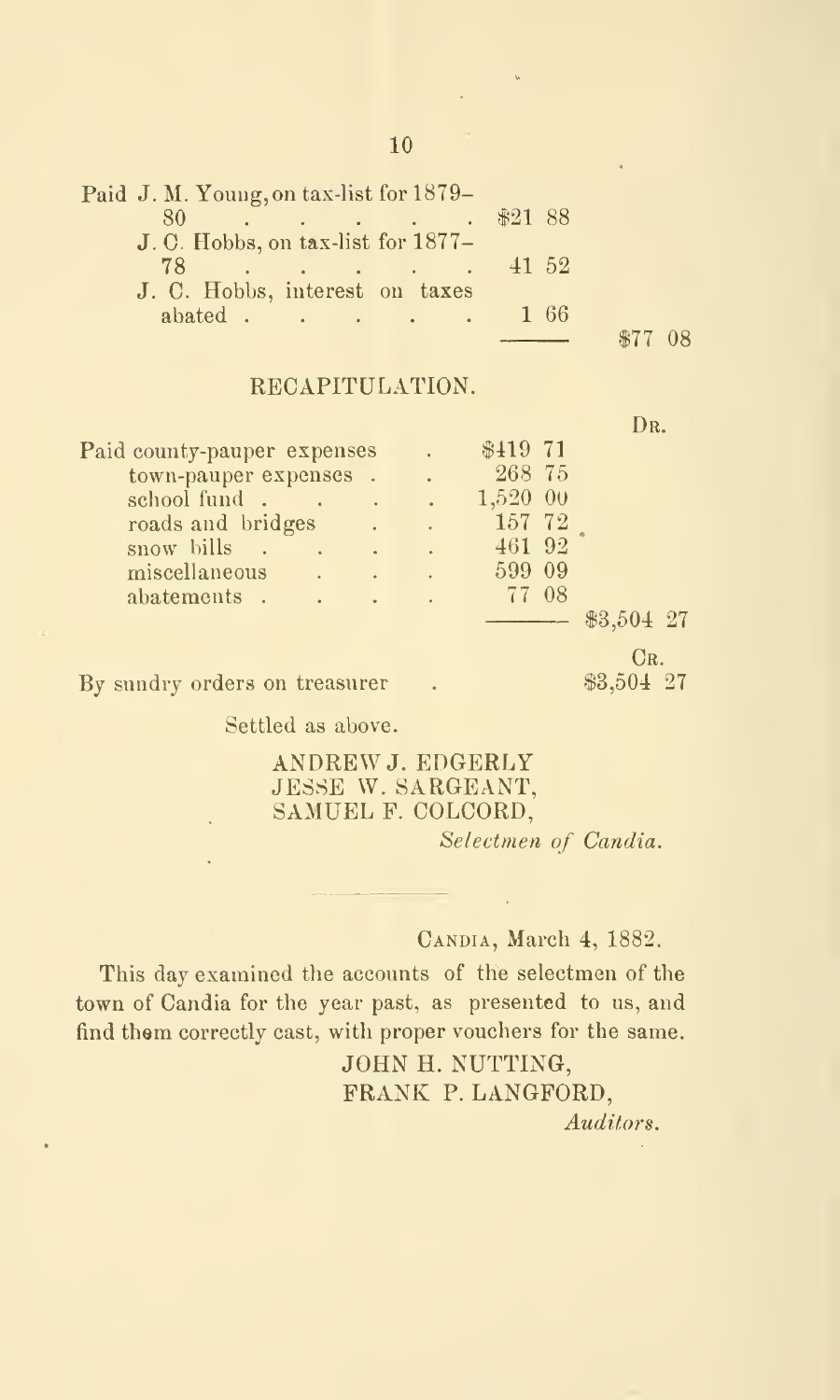# TREASURER'S REPORT.

Town of Candia in account with the Treasurer.

D<sub>R</sub>.

| Paid state tax for the year 1881<br>$. $1,088$ 00<br>county tax for the year 1881<br>$. 1,614$ 44<br>bond No. 6 500 00<br>bond No. 23 100 00<br>bond No. $69$ 100 00<br>. 1,093.50<br>$. \ 3,504 \ 27$<br>sundry orders of selectmen | $$7,992$ 21  |
|--------------------------------------------------------------------------------------------------------------------------------------------------------------------------------------------------------------------------------------|--------------|
|                                                                                                                                                                                                                                      | $_{\rm CR.}$ |
| \$1,889 25<br>By eash of treasurer for 1880 .<br>received of state, for sav-                                                                                                                                                         |              |
| 1,653 03<br>ings-bank tax                                                                                                                                                                                                            |              |
| received of state, for rail-                                                                                                                                                                                                         |              |
| road tax<br>. 8531                                                                                                                                                                                                                   |              |
| received of state, for lit-<br>128 57                                                                                                                                                                                                |              |
| erary fund<br>of J.C. Hobbs, on tax-                                                                                                                                                                                                 |              |
| list for 1878.<br>331 00                                                                                                                                                                                                             |              |
| of J. M. Young, on tax-                                                                                                                                                                                                              |              |
| list for 1879.<br>2785                                                                                                                                                                                                               |              |
| of J. M. Young, on tax-<br>list for 1880.<br>810 42                                                                                                                                                                                  |              |
| of J. M. Young, interest                                                                                                                                                                                                             |              |
| for $1880$<br>.875                                                                                                                                                                                                                   |              |
| of J. W. Cate, on tax-list                                                                                                                                                                                                           |              |
| for $1881$ 4,250 50                                                                                                                                                                                                                  |              |
| for interest on money de-<br>posited in Merrimack                                                                                                                                                                                    |              |
| River bank<br>3283                                                                                                                                                                                                                   |              |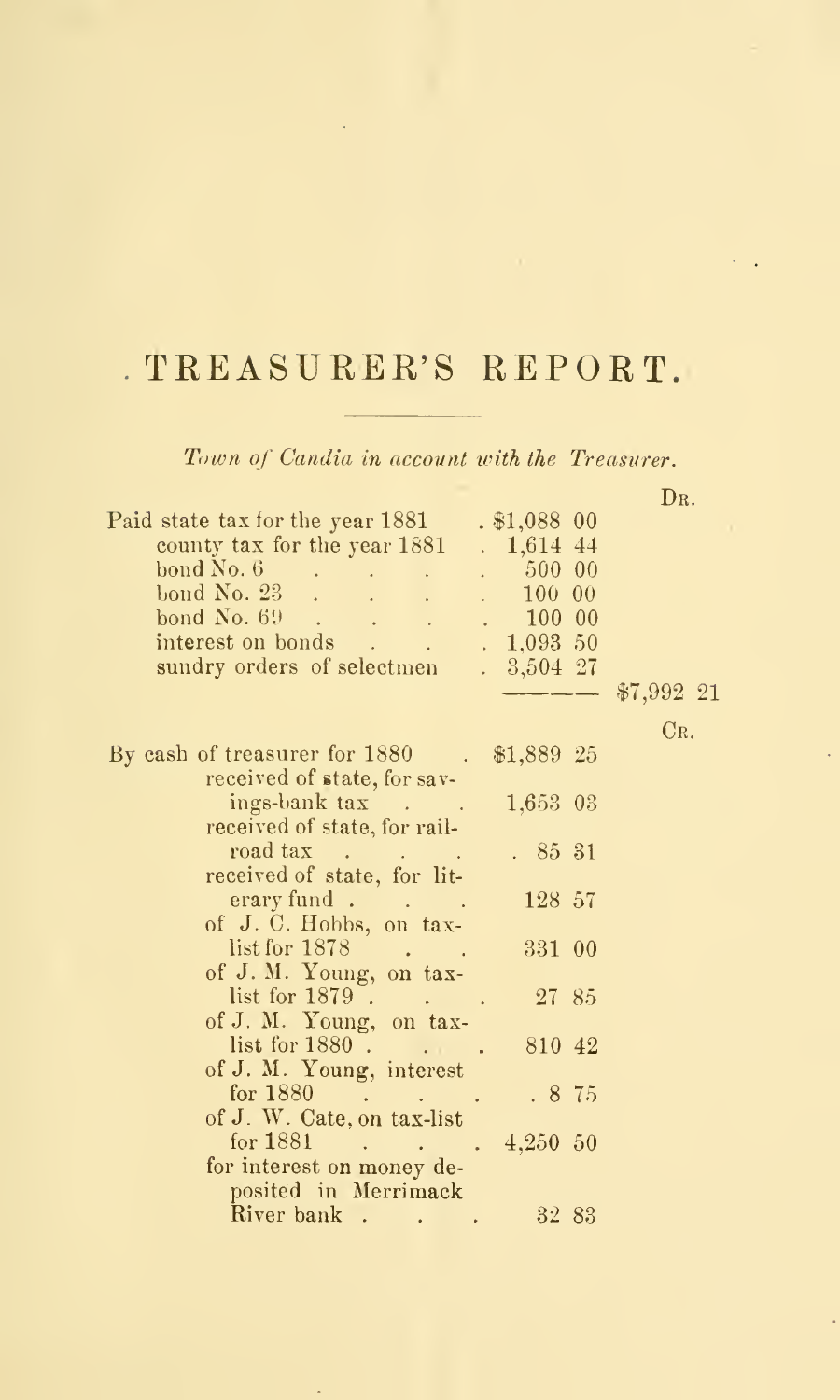| By cash for interest on money de- |                       |  |                                   |                                        |  |
|-----------------------------------|-----------------------|--|-----------------------------------|----------------------------------------|--|
|                                   | posited in Manchester |  |                                   |                                        |  |
|                                   | Bank                  |  | \$1971                            |                                        |  |
| of Wm. B. Thorn, bal-             |                       |  |                                   |                                        |  |
|                                   | ance on note          |  | $23 \; 43$                        |                                        |  |
| of J. A. Hazelton for             |                       |  |                                   |                                        |  |
| land sold for taxes .             |                       |  | $-10\,$ 30                        |                                        |  |
| of county, for paupers.           |                       |  | 423 55                            |                                        |  |
| of True Eaton, for use of         |                       |  |                                   |                                        |  |
|                                   | hearse out of town.   |  | $\cdot$ 2 00                      |                                        |  |
| of state, for bounty on           |                       |  |                                   |                                        |  |
|                                   | hawks                 |  | .760                              |                                        |  |
|                                   |                       |  |                                   | \$9,704 10                             |  |
|                                   |                       |  |                                   |                                        |  |
| Amount received \$9,704 10        |                       |  |                                   |                                        |  |
| paid out 7,992 21                 |                       |  |                                   |                                        |  |
|                                   |                       |  |                                   |                                        |  |
| Cash in hands of treasurer        |                       |  | <b>Contract Contract Contract</b> | $. \, \text{\textsterling}1,711 \, 80$ |  |
|                                   |                       |  |                                   | GEO. EMERSON, Treasurer.               |  |

Candia, March 4, 1882.

This day examined the accounts of the treasurer of the town of Candia for the year past, as presented to us, and find them correctly cast, with proper vouchers for the same.<br> **JOHN H. NUTTING.** 

FRANK P. LANGFORD,

Auditors.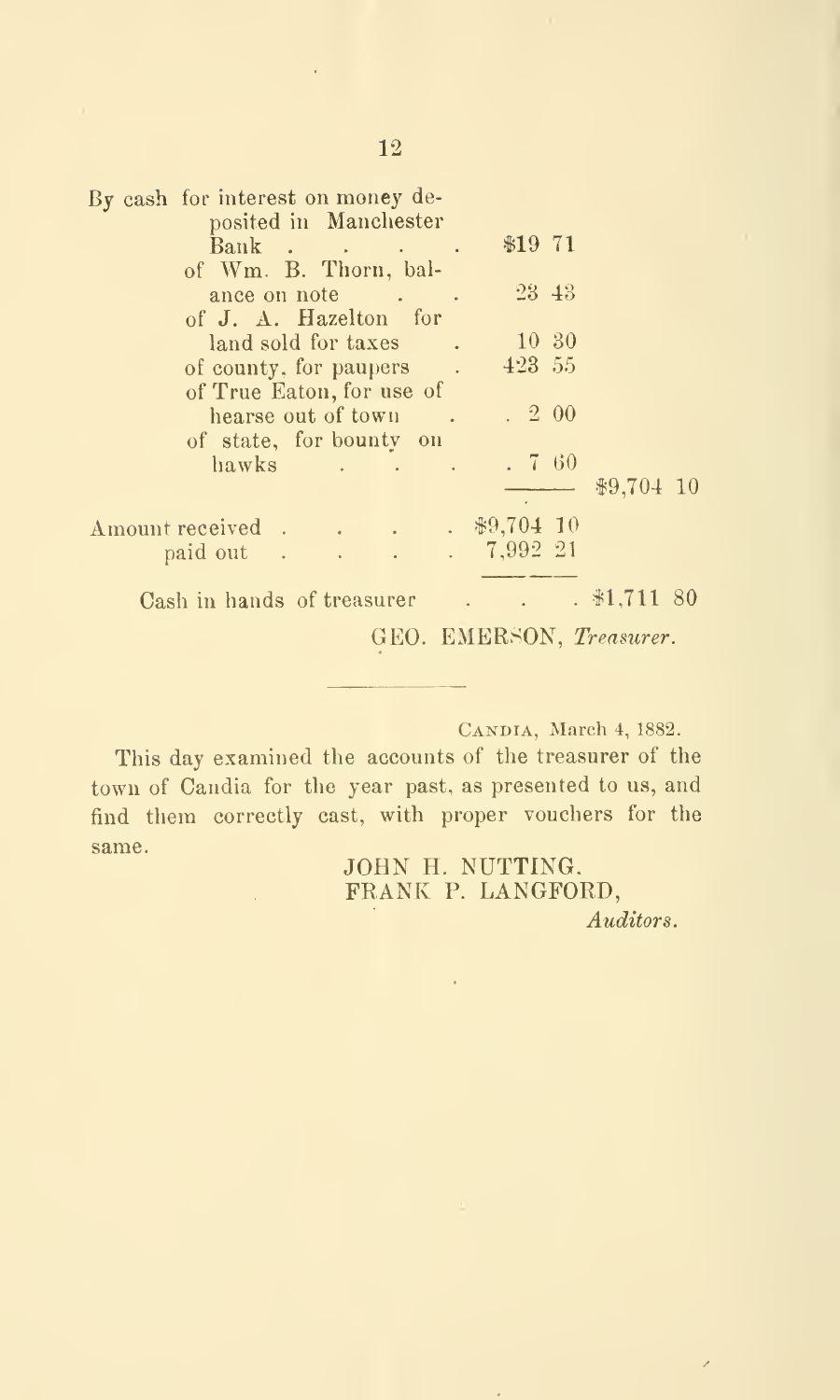## FINANCIAL CONDITION OF THE TOWN.

## TOWN DEBT.

|                                    |  |  | Town bonds \$23,600 00 |                           |  |
|------------------------------------|--|--|------------------------|---------------------------|--|
| Interest accrued on bonds to March |  |  |                        |                           |  |
| $1.1882$                           |  |  | 707 98                 |                           |  |
|                                    |  |  |                        | $\frac{1}{2}$ \$24,307 98 |  |

#### ASSETS.

| Balance in hands of J. C. Hobbs,<br>uncollected              | \$636 00                                                                                                                                                                                                                             |                                                  |  |
|--------------------------------------------------------------|--------------------------------------------------------------------------------------------------------------------------------------------------------------------------------------------------------------------------------------|--------------------------------------------------|--|
| Balance in hands of J. M. Young,                             |                                                                                                                                                                                                                                      |                                                  |  |
| on 1879 list                                                 | 49 11                                                                                                                                                                                                                                |                                                  |  |
| Balance in hands of J. M. Young,                             |                                                                                                                                                                                                                                      |                                                  |  |
| on 1880 list                                                 | 82 70                                                                                                                                                                                                                                |                                                  |  |
| Balance in hands of John W. Cate,                            |                                                                                                                                                                                                                                      |                                                  |  |
| $\mathcal{L}^{\text{max}}$                                   | 1,154 80                                                                                                                                                                                                                             |                                                  |  |
| Cash in Manchester Bank<br>$\ddots$ $\ddots$ $\ddot{700000}$ |                                                                                                                                                                                                                                      |                                                  |  |
| Cash in Amoskeag Bank 400 00                                 |                                                                                                                                                                                                                                      |                                                  |  |
| Cash in hands of treasurer                                   | $-61189$                                                                                                                                                                                                                             |                                                  |  |
|                                                              | <u> The Common Section of the Common Section of the Common Section of the Common Section of the Section of the Section of the Section of the Section of the Section of the Section of the Section of the Section of the Section </u> | $$3,634$ 50                                      |  |
| Town debt less assets                                        |                                                                                                                                                                                                                                      | $\therefore$ $\therefore$ $\frac{$20,673,48}{ }$ |  |
| Decrease on debt from March 1, 1881.                         |                                                                                                                                                                                                                                      | 506, 59                                          |  |

ANDREW J. EDGERLY, JESSE W. SARGEANT, SAMUEL F. COLCORD,

Selectmen of Candia.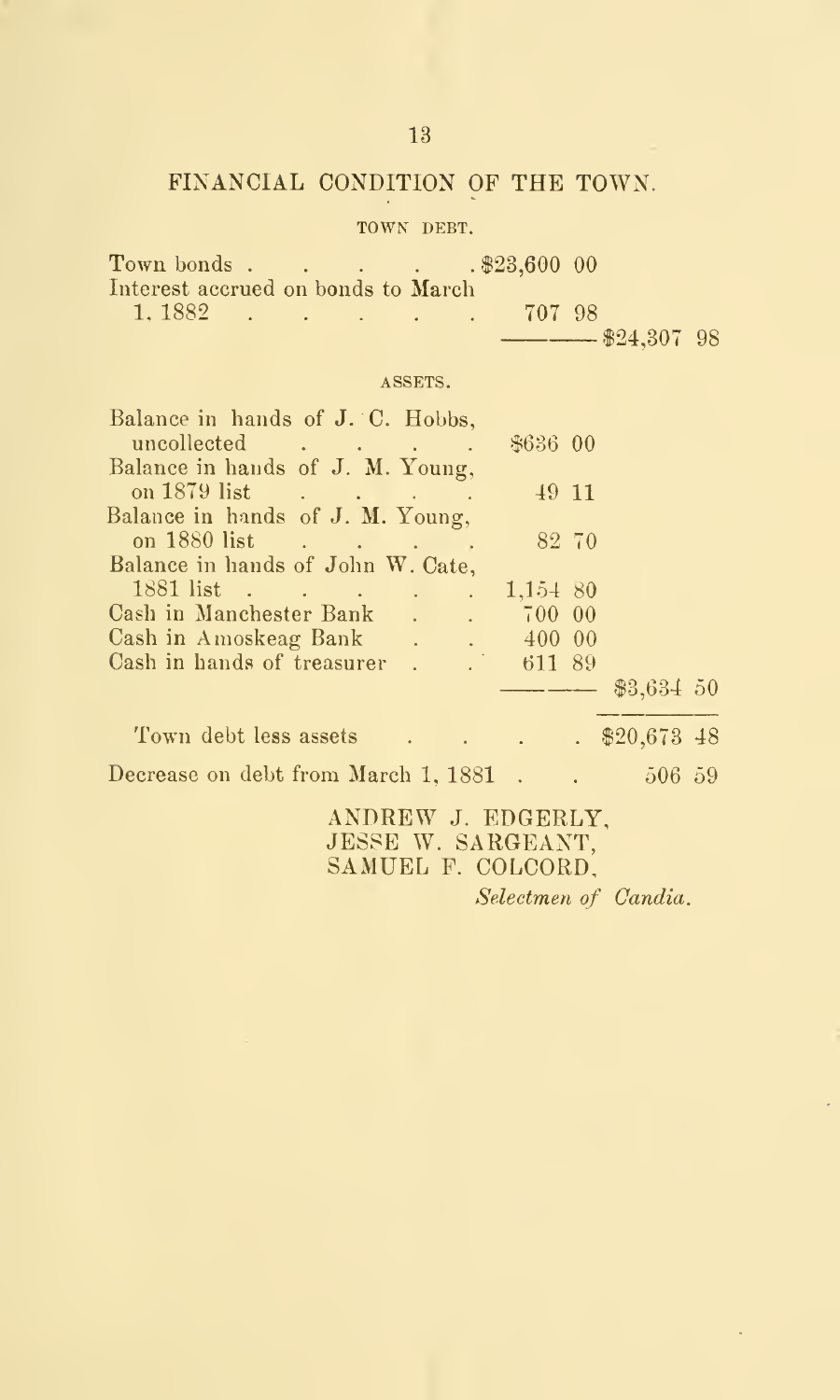## REPORT

#### OF THE

## SUPERINTENDING SCHOOL COMMITTEE.

In compliance with the law, the school committee submits the following report for the year ending Feb. 28,  $1882:$  —

## DISTRICT No. 1.

First term under the instruction of Miss Hattie L. Nutting, the second term taught by Mr. Ernest 0. Sylvester of Haverhill, Mass. Although it is a very hard school, it made a decided improvement. Both have gained the well earned reputation of being first-class teachers.

#### DISTRICT No. 2.

Three terms, under the instruction of Mrs. Julia A. Eaton, Miss Mary L. Brown, and Miss Minnie T. Swain, respectively. The teachers labored faithfully and did their duty well, but it was disastrous to the interest of the pupils that so short a school should be divided into three terms, under the instruction of as many teachers.

#### DISTRICT NO. 3.

Two terms, under the instruction of Miss Florence E. Truell. The order in this school was not as good as could be desired; it will require the services of a faithful, energetic teacher to restore the school to its former reputation.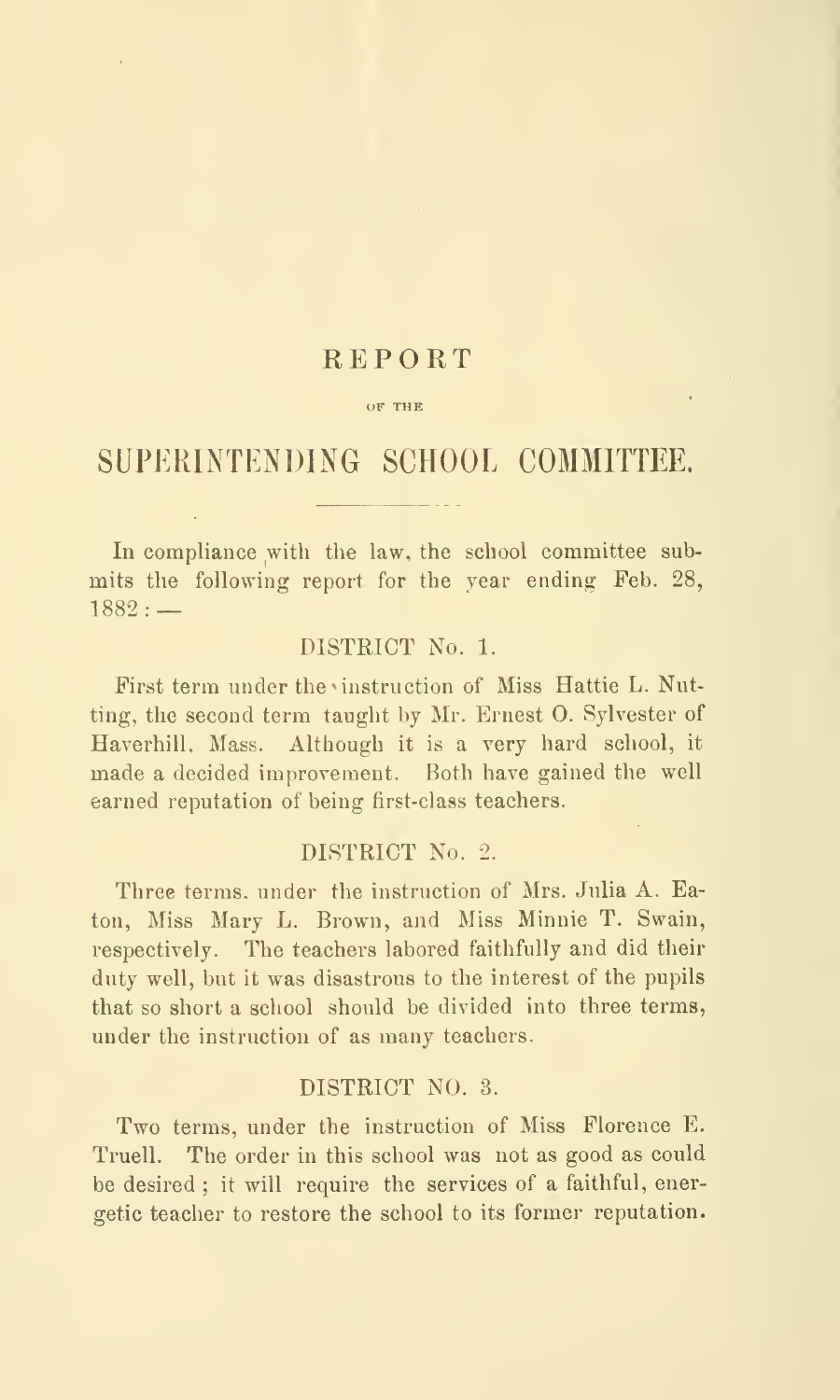#### DISTRICT NO. 4.

Two terms, taught by Miss Lillie R. Dolber. This could not be otherwise than a good school, where teacher, pupils, and parents were in perfect unison. The school has made a decided progress.

#### DISTRICT NO. 5.

Two terms, Minnie T. Swain, teacher. This was quite a small school, but required a good stock of patience on the part of the teacher. Miss S. had good success with the school, and a few of the scholars made good progress during the year.

#### DISTRICT XO. 6.

Two terms, taught by Miss Alice D. Bean. During the first term the school made a decided advance. Second term, the pupils seemed to have lost their former interest; consequently, the school was not quite satisfactory to your committee.

## DISTRICT NO. 7.

Miss Jennie A. Palmer teacher for the year. Owing to sickness in the district, the first term was closed without an examination ; but at the close of the fall term the school appeared well and showed good advancement. Though Miss P. has had little experience, she promises to be a fine teacher,

## DLSTRICT NO. 8.

Three terms, taught by Miss Ellen S. Eaton, Miss Emily Sanborn, and Miss Lillie R. Dolber, respectively. Though all were excellent teachers, and labored for the interest of the scholars, it would have been much better for the pupils if one teacher had retained the scbool throughout the year.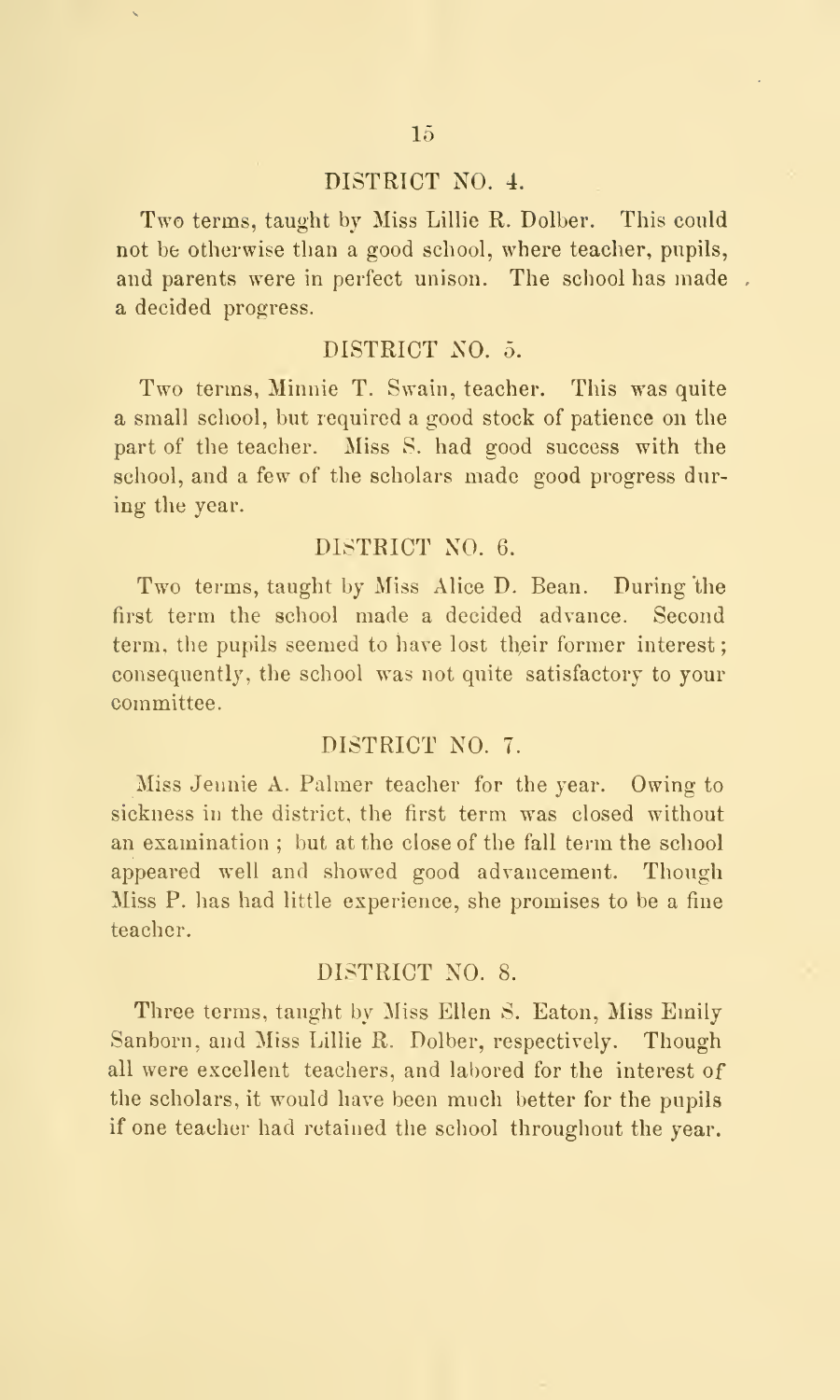#### DISTRICT NO. 9.

Mr. Nathan I. Moore, teacher for the year. In the main this school is not so far advanced as many others in town. Mr. Moore did his work well, and if the parents had shown a more lively interest in the school it would have been a great benefit to the pupils.

#### DISTRICT NO. 10.

Two terms, taught by Miss Margaret Jackson and Mrs. Julia A. Eaton, both very fine teachers. This is one of the largest schools in town, and the teachers met with marked, success.

## DISTRICT NO. 11.

#### Union District.

First term taught by Miss Ruth A. Emerson. We were not notified of the close, and did not visit the school except at the commencement, yet we have no doubt that Miss B. met with her former good success.

Second term taught by Miss Nettie J. Hoag of Stratham. Miss Hoag was a competent and successful teacher.

## DISTRICT NO. 12.

One term, taught by Miss Hattie L. Nutting. This school in the past has not been kept up to the required standard, but through the untiring efforts of parents and teacher it has partially regained its proper standing.

#### DISTRICT NO. 13.

Two terms, taught by Miss M. Annie Fitts. Miss Fitts worked with a will, did her duty as a teacher, and was crowned with success, as the parents present at the examinations could readily see.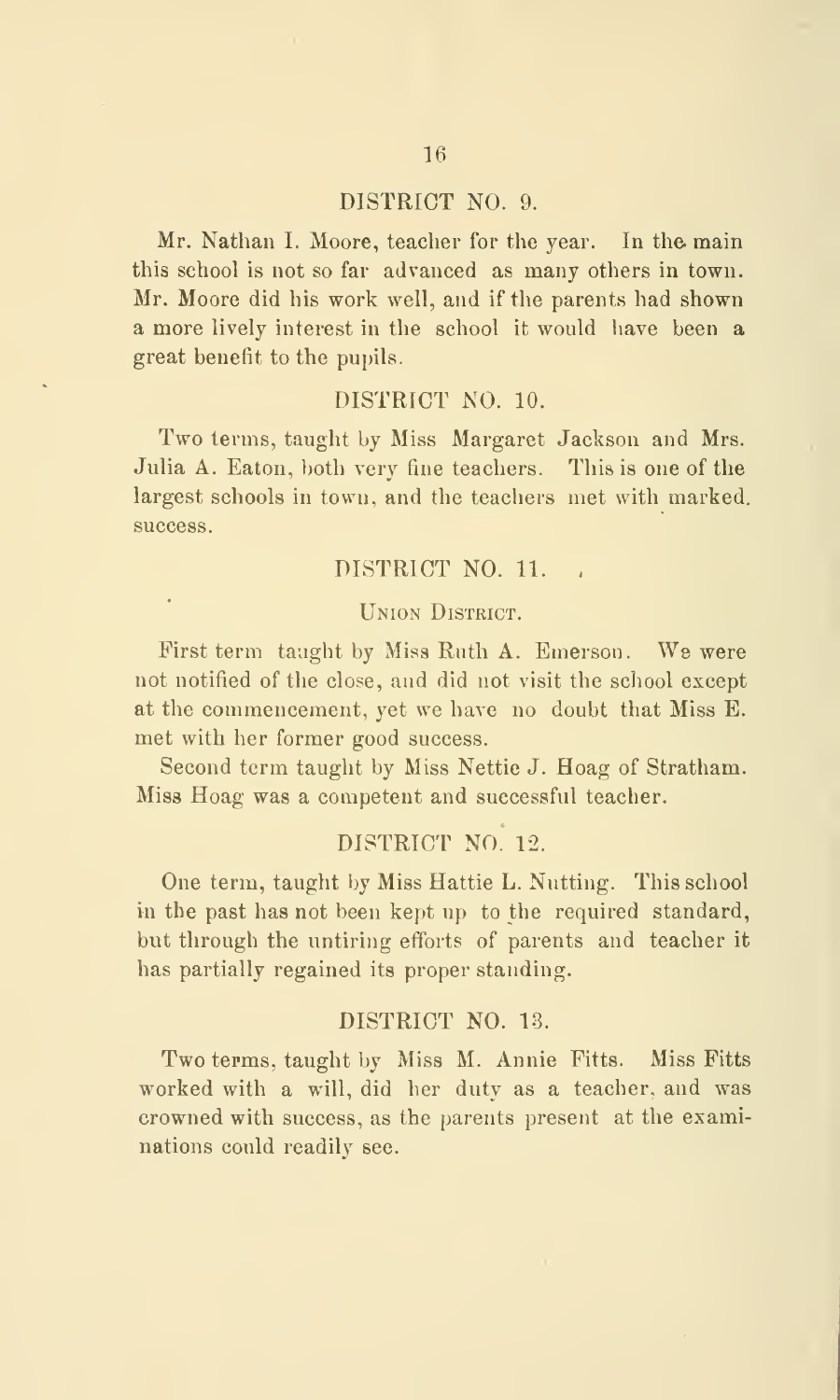## DISTRICT NO. 14.

Two terms; first taught by Miss Abbie Laura Page, second by Miss Ellen S. Eaton. Both were very efficient teachers and did a good work for the school. Much interest was manifested by the parents during each term.

> J. H. NUTTING, Superintendent of Schools.

## ROLL OF HONOR.

Annie A. Colby. Ina M. Robinson. Annie Emerson. Willie Enterson. Clara A. Fiske. Alice L. Robie. Alice M. Magoon. Susie E. Roberts. Fannie Roberts. - Adin A. Roberts. Narah Dearborn.

 $\overline{2}$ 

ä,

Dana Brown. Clarence Cate. Clara Brown. Elnara Brown. Maud Cate.<br>Ida T. Parsons. Emma D. McDuffee. Etta J. French. Ada E. Butterfield. Eddie H Langley. Lura E. Butterfield.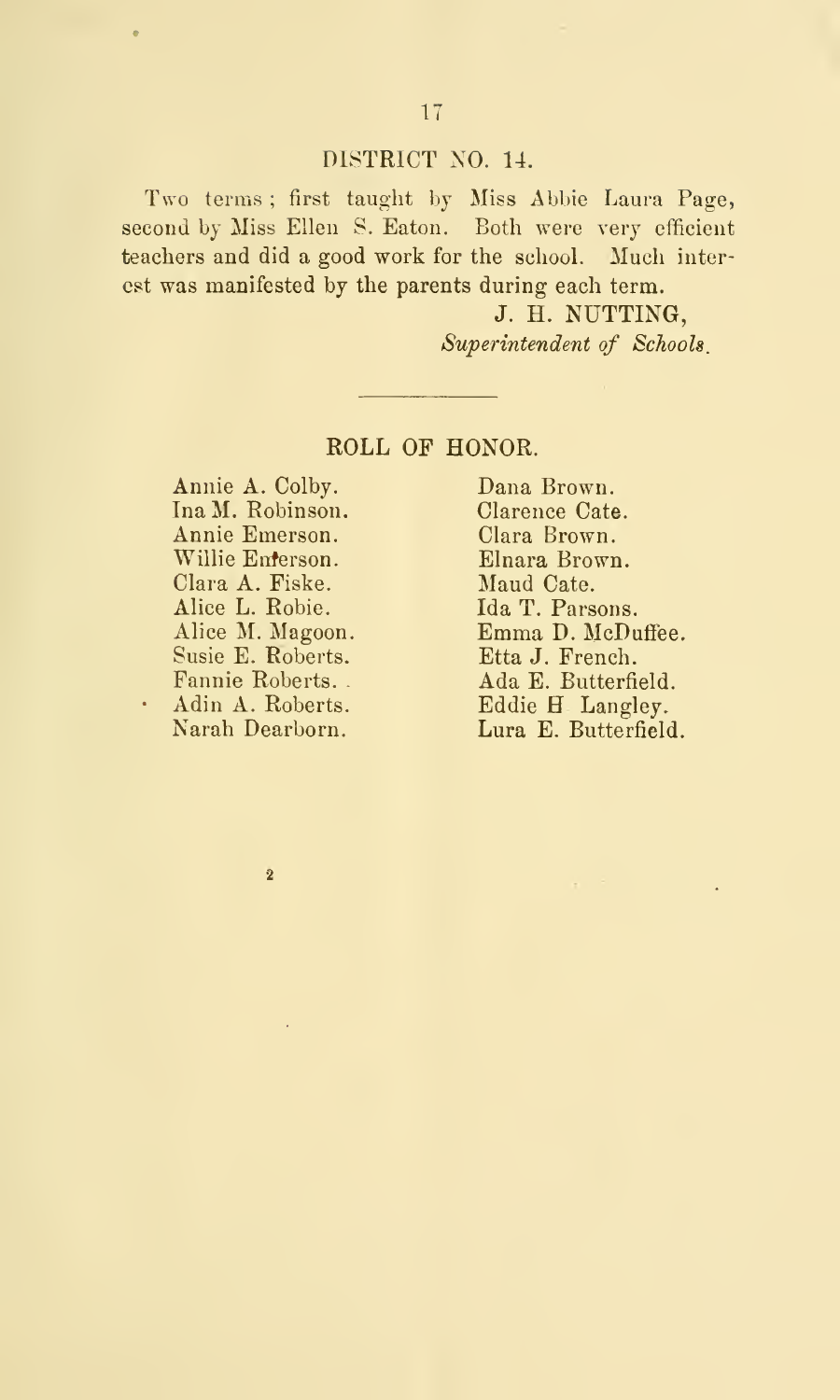## 18

#### STATISTICAL REPORT.

| district.<br>of<br>No. | NAME OF TEACHERS.    | Term.            | for<br>teaching school.<br>Amount paid | Wages per month. | $\ddot{\Phi}$<br>Length of school in<br>t <sub>h</sub><br><b>IOI</b><br>weeks<br>year. | boys attending<br>schoot<br>No. | girls attending<br>school.<br>No. | ð<br>the<br>Average number<br>pupils during<br>year. | åt.<br>daily<br>tendance.<br>Average | at-<br><b>b</b><br>Percentage<br>tendance. |
|------------------------|----------------------|------------------|----------------------------------------|------------------|----------------------------------------------------------------------------------------|---------------------------------|-----------------------------------|------------------------------------------------------|--------------------------------------|--------------------------------------------|
| $\mathbf{1}$           | Hattie L. Nutting    | 1st.             | \$68 00                                | \$26 00          |                                                                                        |                                 |                                   |                                                      |                                      |                                            |
|                        | Ernest O. Sylvester  | 2d.              | 127 50                                 | 30 00            | 27.5                                                                                   | 18                              | 22                                | 24 5                                                 | 21.5                                 | .877                                       |
|                        | Mrs. Julia A. Eaton. | 1st.             | 55 00                                  | 22 00            |                                                                                        |                                 | .                                 |                                                      |                                      |                                            |
| $2\sqrt{ }$            | Mary L. Brown        | 2d.              | 44 00                                  | 22 00            |                                                                                        |                                 | . .                               |                                                      |                                      |                                            |
|                        | Minnie T. Swain      | 3d.              | 33 00                                  | 22 00            | 24                                                                                     | 6                               | 10                                | 9                                                    | 8                                    | .888                                       |
| 3                      | Florence E. Truell   | 1st $& 2d.$      | 126 00                                 | 24 00            | 20.8                                                                                   | .                               | 6                                 | 14.5                                                 | 11.75                                | .81                                        |
| $\overline{4}$         | Lillie R. Dolber     | 1st $& 2d.$      | 122 00                                 | 23 24            | $\cdot 22$                                                                             | 8                               | $\overline{7}$                    | 12.5                                                 | 11.5                                 | .92                                        |
| 5                      | Minnie T. Swain      | 1st $& 2d.$      | 65 00                                  | 20 00            | 13                                                                                     | $\cdots$                        | $\overline{7}$                    | 7.17                                                 | 6 66                                 | .93                                        |
| 6                      | Alice D. Bean        | 1st & 2d.        | 90 00                                  | 20 00            | 18                                                                                     | 9                               | 18                                | 23.5                                                 | 22                                   | .936                                       |
| $\overline{7}$         | Jennie A. Palmer     |                  | 80 00                                  | 20 00            | 16                                                                                     | 8                               | 6                                 | 12                                                   | 11                                   | .917                                       |
| 8                      | Ellen S. Eaton       | 1st <sub>r</sub> | *30 10                                 | *12 00           |                                                                                        |                                 |                                   |                                                      |                                      |                                            |
|                        | Emily Sanborn        | 2d.              | 38 30                                  | 19 40            | $\frac{1}{25}$                                                                         | 6                               | $\overline{7}$                    | 11                                                   | 10                                   | .909                                       |
|                        | Lillie R. Dolber     | 3d.              | 35 00                                  | 20 00            |                                                                                        |                                 |                                   |                                                      |                                      |                                            |
| 9                      | N. I. Moore          | 1st & 2d.        | 162 00                                 | 30 85            | 21                                                                                     | 17                              | 11                                | 23.75                                                | 21                                   | .884                                       |
|                        | Margaret Jackson     | 1st.'            | $*3600$                                | *18 00           | $-17$                                                                                  | 16                              | 14                                | 26.5                                                 | 25                                   | .943                                       |
| 10                     | Julia A. Eaton       | 2d.              | *36 00                                 | *16 00           |                                                                                        |                                 |                                   |                                                      |                                      |                                            |
| 11                     | Ruth A. Emerson      | 1st.             | 63 00                                  | 25 20            | 16                                                                                     | 18                              | 15                                | 28                                                   | 26                                   | 928                                        |
|                        | Nettie J. Hoag       | 2d.              | 35 10                                  | 23 40            |                                                                                        |                                 |                                   |                                                      |                                      |                                            |
| 12                     | Hattie L. Nutting    |                  | 72 25                                  | 17 00            | 17                                                                                     | 9                               | 10 <sup>10</sup>                  | 15                                                   | 12                                   | .80                                        |
| 13                     | M. Annie Fitts       | 1st & 2d.        | $*3000$                                | $*800$           | 15                                                                                     | $\overline{4}$                  | 9                                 | 11.5                                                 | 11                                   | .956                                       |
| 14 <sup>2</sup>        | Abbie L. Page        | 1st.             | $*2700$                                | *12 00           | 19                                                                                     | 4                               | 6                                 | 8                                                    | $\overline{7}$                       | .875                                       |
|                        | Ellen S. Eaton       | 2d.              | *30 00                                 | *12 00           |                                                                                        |                                 |                                   |                                                      |                                      |                                            |

\* Excluding board.

 $\mathbf{r} = \mathbf{r} \times \mathbf{r}$ 

J.

 $\epsilon$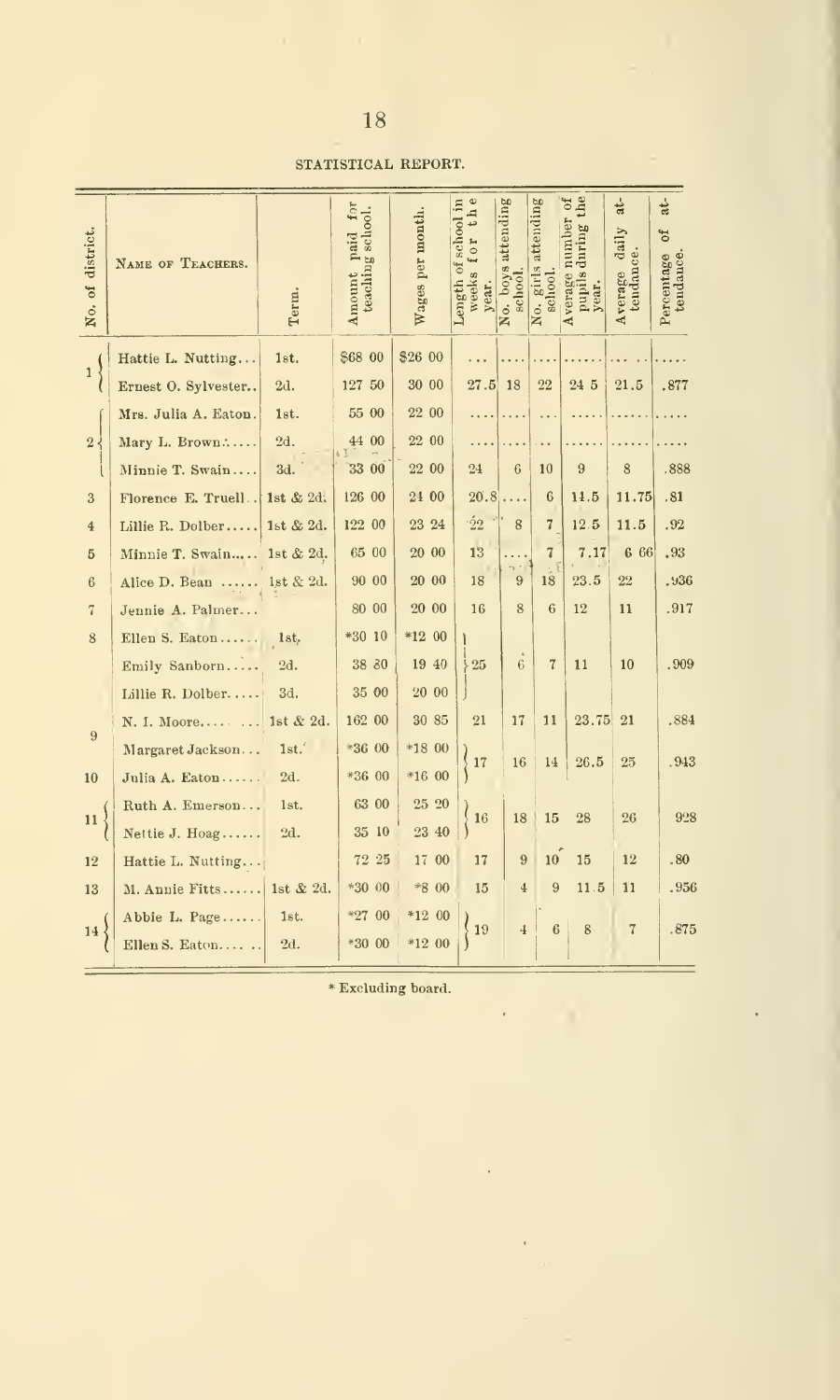# \*\* THE FISK BOOKSTORE\* Book Bindery,

Printing Office, Paper Hangings, Window Shade, and Stationery

ESTABLISHMENT.

AND PICTURE FHAME MANUFACTORY, MANCHESTER, N. H.

Temple & Farrington, Props.

ROOM PAPERS. The largest assortment and latest patterns ever before shown in this city, including Borders, Dados, and Friezes of all qualities and prices.

WINDOW SHADES, of all kinds constantly on hand, including Plain Shadings and Hollands of all colors and prices. Special sizes made to order, and hung, when desired, by experienced workmen.

CURTAIN FIXTURES, Cords, Tassels, Picture Knobs, Picture Hooks, and Picture Moldings of all kinds.

PICTURE FRAMES, in great variety, constantly on hand and made to order at short notice. Fine assortment of Velvet Frames of all the latest patterns direct from New York, from the best manufacturers in the country, at very low prices.

PHOTOGRAPH ALBUMS. The largest assortment of Photograph Albums ever in the city and selling at prices to astonish all.

BIBLES for the lamily, the teacher, and the scholar. Elegant assortment and very low prices.

WE INTEND TO KEEP UP THE WELL-EARNED REPUTATION OF THIS OLD STAND FOR LAROE ASSORTMENT OF GOODS AND LOW PRICES.

Give us a call whether you want to purchase or not. IS NO TROUBLE TO SHOW GOODS, ...

REMEMBER THE PLACE. No. 4 Methodist Church Block, MANCHESTER, N. H.